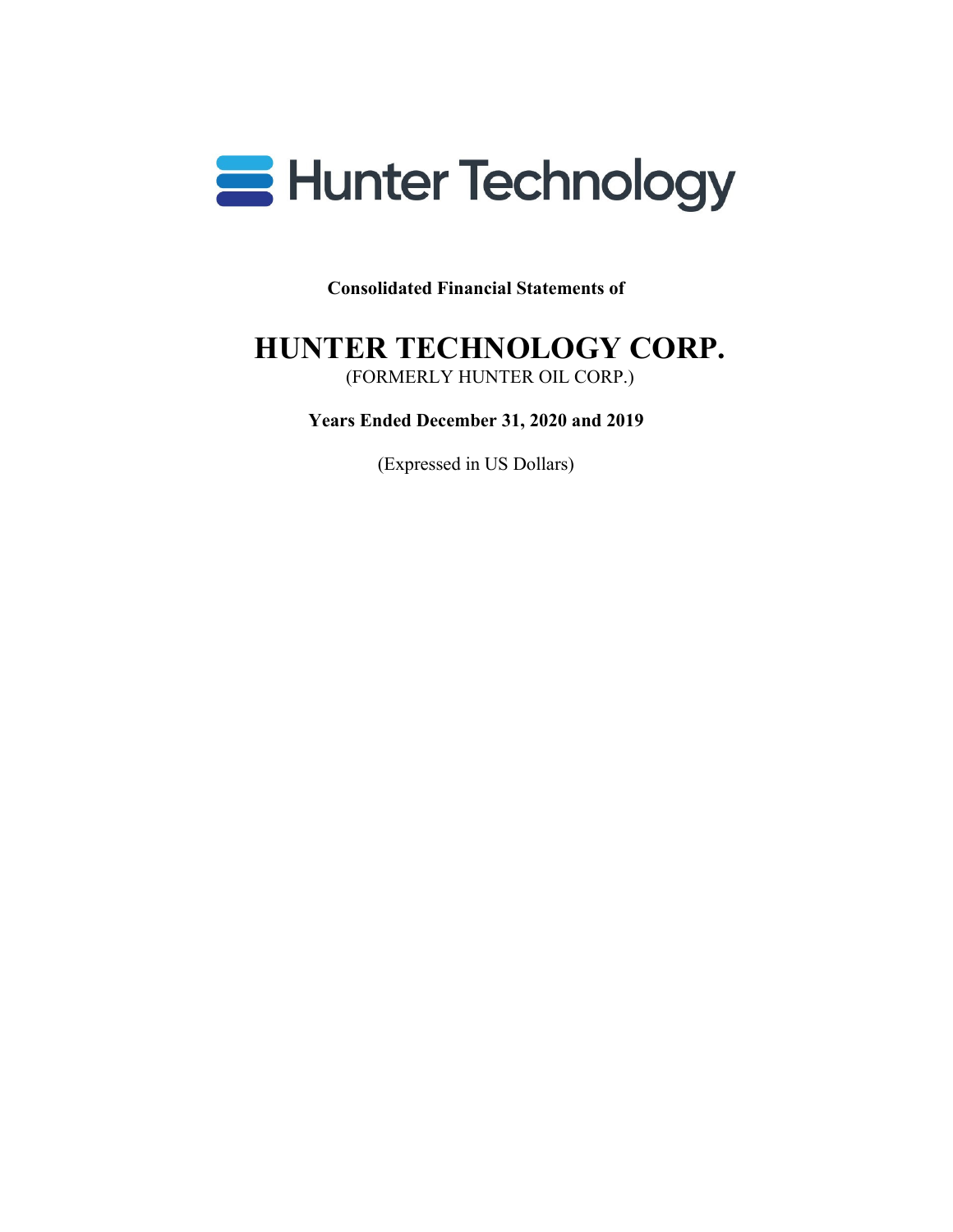

DALE MATHESON CARR-HILTON LABONTE LLP CHARTERED PROFESSIONAL ACCOUNTANTS

#### **INDEPENDENT AUDITOR'S REPORT**

To the Shareholders of Hunter Technology Corp. (formerly Hunter Oil Corp,)

#### **Opinion**

We have audited the consolidated financial statements of Hunter Technology Corp. (the "Company"), which comprise the consolidated statements of financial position as at December 31, 2020 and 2019, and the consolidated statements of comprehensive loss, changes in shareholders' equity and cash flows for the years then ended, and notes to the consolidated financial statements, including a summary of significant accounting policies (collectively referred to as the "financial statements").

In our opinion, the accompanying financial statements present fairly, in all material respects, the financial position of the Company as at December 31, 2020 and 2019, and its financial performance and its cash flows for the years then ended in accordance with International Financial Reporting Standards.

#### **Basis for Opinion**

We conducted our audit in accordance with Canadian generally accepted auditing standards. Our responsibilities under those standards are further described in the *Auditor's Responsibilities for the Audit of the Financial Statements* section of our report. We are independent of the Company in accordance with the ethical requirements that are relevant to our audit of the financial statements in Canada, and we have fulfilled our other ethical responsibilities in accordance with these requirements. We believe that the audit evidence we have obtained is sufficient and appropriate to provide a basis for our opinion.

# **Material Uncertainty Related to Going Concern**

We draw attention to Note 2 to the financial statements, which indicates that a material uncertainty exists that may cast significant doubt on the Company's ability to continue as a going concern. Our opinion is not modified in respect of this matter.

#### **Other Information**

Management is responsible for the other information. The other information comprises the information included in Management's Discussion and Analysis.

Our opinion on the financial statements does not cover the other information and we do not express any form of assurance conclusion thereon.

In connection with our audit of the financial statements, our responsibility is to read the other information identified above and, in doing so, consider whether the other information is materially inconsistent with the financial statements or our knowledge obtained in the audit, or otherwise appears to be materially misstated.

We obtained Management's Discussion and Analysis prior to the date of this auditor's report. If, based on the work we have performed, we conclude that there is a material misstatement of this other information, we are required to report that fact. We have nothing to report in this regard.

#### **Responsibilities of Management and Those Charged with Governance for the Financial Statements**

Management is responsible for the preparation and fair presentation of the financial statements in accordance with International Financial Reporting Standards, and for such internal control as management determines is necessary to enable the preparation of financial statements that are free from material misstatement, whether due to fraud or error.

In preparing the financial statements, management is responsible for assessing the Company's ability to continue as a going concern, disclosing, as applicable, matters related to going concern and using the going concern basis of accounting unless management either intends to liquidate the Company or to cease operations, or has no realistic alternative but to do so.

Those charged with governance are responsible for overseeing the Company's financial reporting process.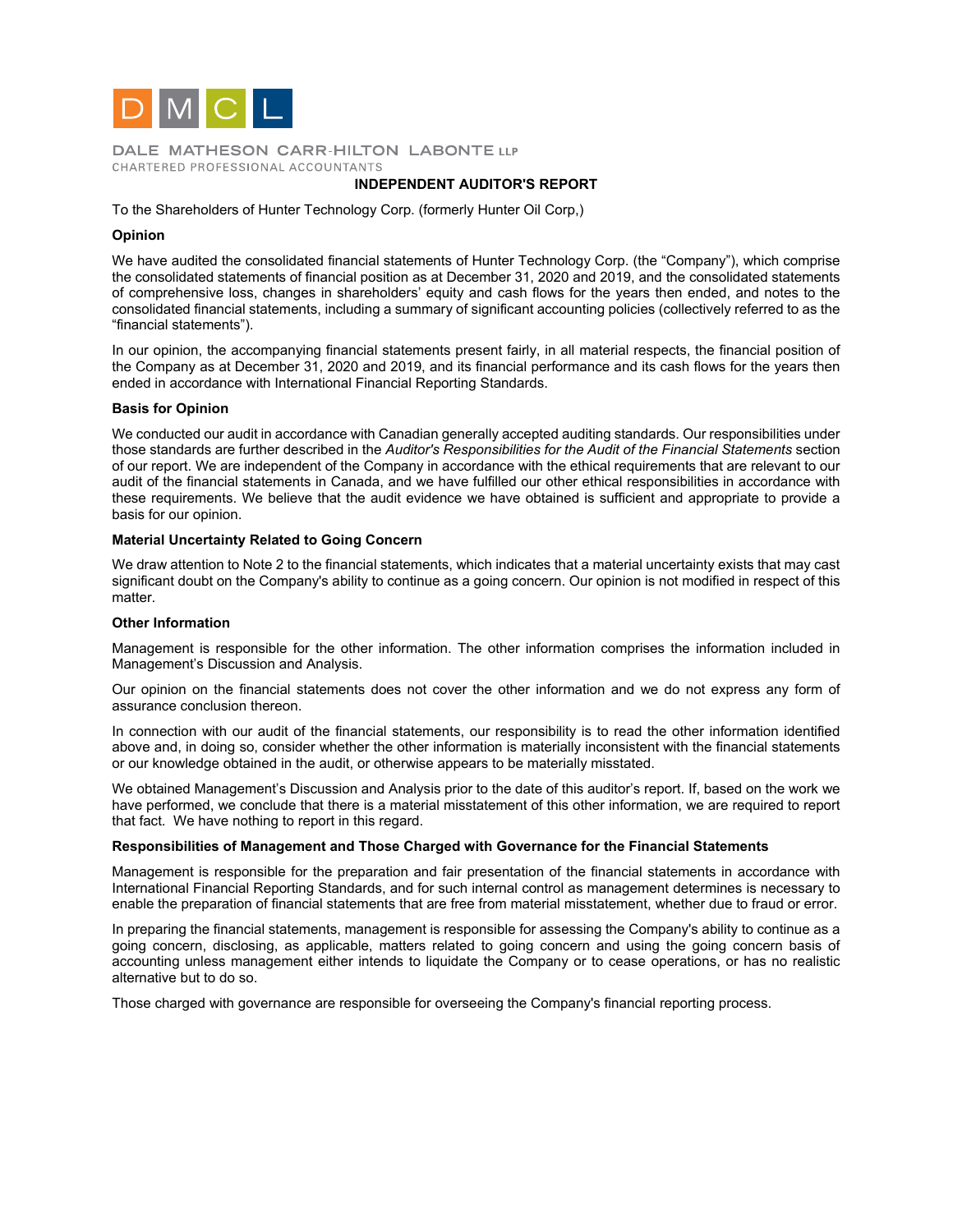#### **Auditor's Responsibilities for the Audit of the Financial Statements**

Our objectives are to obtain reasonable assurance about whether the financial statements as a whole are free from material misstatement, whether due to fraud or error, and to issue an auditor's report that includes our opinion. Reasonable assurance is a high level of assurance, but is not a guarantee that an audit conducted in accordance with Canadian generally accepted auditing standards will always detect a material misstatement when it exists. Misstatements can arise from fraud or error and are considered material if, individually or in the aggregate, they could reasonably be expected to influence the economic decisions of users taken on the basis of these financial statements. As part of an audit in accordance with Canadian generally accepted auditing standards, we exercise professional judgment and maintain professional skepticism throughout the audit. We also:

- Identify and assess the risks of material misstatement of the financial statements, whether due to fraud or error, design and perform audit procedures responsive to those risks, and obtain audit evidence that is sufficient and appropriate to provide a basis for our opinion. The risk of not detecting a material misstatement resulting from fraud is higher than for one resulting from error, as fraud may involve collusion, forgery, intentional omissions, misrepresentations, or the override of internal control.
- Obtain an understanding of internal control relevant to the audit in order to design audit procedures that are appropriate in the circumstances, but not for the purpose of expressing an opinion on the effectiveness of the Company's internal control.
- Evaluate the appropriateness of accounting policies used and the reasonableness of accounting estimates and related disclosures made by management.
- Conclude on the appropriateness of management's use of the going concern basis of accounting and based on the audit evidence obtained, whether a material uncertainty exists related to events or conditions that may cast significant doubt on the Company's ability to continue as a going concern. If we conclude that a material uncertainty exists, we are required to draw attention in our auditor's report to the related disclosures in the financial statements or, if such disclosures are inadequate, to modify our opinion. Our conclusions are based on the audit evidence obtained up to the date of our auditor's report. However, future events or conditions may cause the Company to cease to continue as a going concern.
- Evaluate the overall presentation, structure and content of the financial statements, including the disclosures, and whether the financial statements represent the underlying transactions and events in a manner that achieves fair presentation.

We communicate with those charged with governance regarding, among other matters, the planned scope and timing of the audit and significant audit findings, including any significant deficiencies in internal control that we identify during our audit.

We also provide those charged with governance with a statement that we have complied with relevant ethical requirements regarding independence, and to communicate with them all relationships and other matters that may reasonably be thought to bear on our independence, and where applicable, related safeguards.

The engagement partner on the audit resulting in this independent auditor's report is David Goertz.

 $Dmck$ 

**DALE MATHESON CARR-HILTON LABONTE LLP CHARTERED PROFESSIONAL ACCOUNTANTS**  Vancouver, BC

April 23, 2021



An independent firm associated with Moore **Global Network Limited**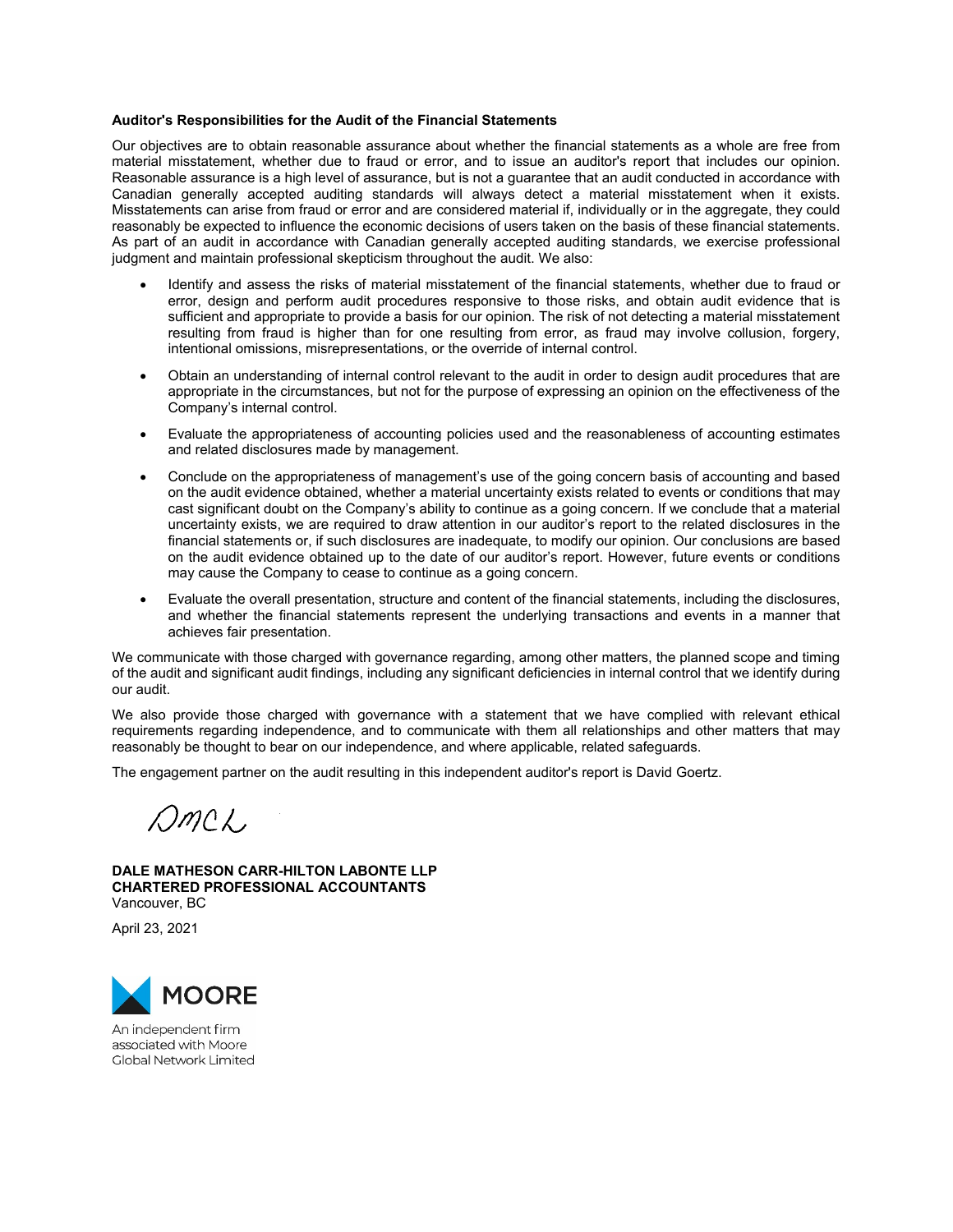# HUNTER TECHNOLOGY CORP. (formerly Hunter Oil Corp.) Consolidated Statements of Financial Position

(all amounts expressed in US dollars)

|                                                   | <b>Notes</b>          | December 31,<br>2020 | December 31,<br>2019 |
|---------------------------------------------------|-----------------------|----------------------|----------------------|
| <b>Assets</b>                                     |                       |                      |                      |
| Current assets                                    |                       |                      |                      |
| Cash                                              |                       | \$<br>1,665,936      | \$<br>1,111,717      |
| Receivables                                       |                       | 40,343               | 4,407                |
| Prepaid expenses and deposits                     |                       | 38,765               | 3,648                |
|                                                   |                       | 1,745,044            | 1,119,772            |
| Non-current assets                                |                       |                      |                      |
| Intangible assets                                 | 8                     | 4,727,010            | 130,000              |
| Goodwill                                          | 8                     | 5,271,274            |                      |
| Equipment                                         | 9                     | 4,720                |                      |
| Restricted cash                                   | 7                     | 27,302               | 25,147               |
|                                                   |                       | 10,030,306           | 155,147              |
| <b>Total Assets</b>                               |                       | \$<br>11,775,350     | \$<br>1,274,919      |
|                                                   |                       |                      |                      |
| <b>Liabilities and Shareholders' Equity</b>       |                       |                      |                      |
| <b>Current liabilities</b>                        |                       |                      |                      |
| Accounts payable                                  |                       | \$<br>467,028        | \$<br>69,178         |
| Accrued liabilities                               | 10                    | 198,624              | 49,495               |
|                                                   |                       | 665,652              | 118,673              |
| Non-current assets                                |                       |                      |                      |
| Deferred tax liability                            | 6,14                  | 756,030              |                      |
|                                                   |                       | 756,030              |                      |
|                                                   |                       |                      |                      |
| <b>Total liabilities</b>                          |                       | 1,421,682            | 118,673              |
| <b>Shareholders' Equity</b>                       |                       |                      |                      |
| Share capital                                     | 11                    | 122,029,845          | 111,816,074          |
| Contributed Surplus                               |                       | 9,584,080            | 9,506,990            |
| Accumulated deficit                               |                       | (121, 260, 257)      | (120, 166, 818)      |
| <b>Total shareholders' equity</b>                 |                       | 10,353,668           | 1,156,246            |
|                                                   |                       |                      |                      |
| <b>Total Liabilities and Shareholders' Equity</b> |                       | \$<br>11,775,350 \$  | 1,274,919            |
| Liquidity and going concern (See Note 2)          |                       |                      |                      |
| Approved by the Board of Directors:               |                       |                      |                      |
| <b>/s/ Srinivas Polishetty</b>                    | /s/ Florian M. Spiegl |                      |                      |
| Srinivas Polishetty                               | Florian M. Spiegl     |                      |                      |
| Director                                          | Director              |                      |                      |

See accompanying notes to the consolidated financial statements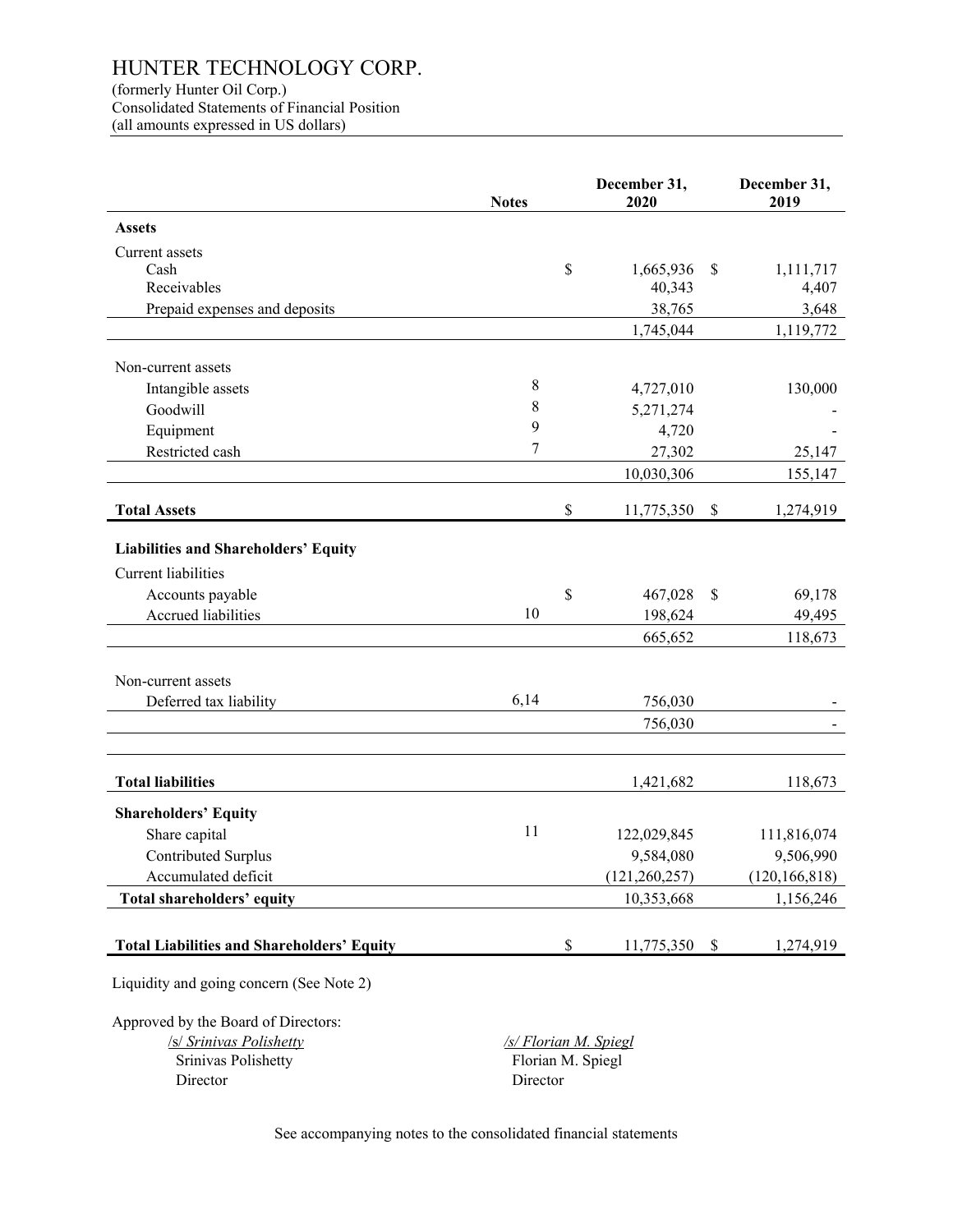# HUNTER TECHNOLOGY CORP.

# (formerly Hunter Oil Corp.)

Consolidated Statements of Comprehensive Loss (all amounts expressed in thousands of US dollars)

|                                                                                                                              |             |                        | <b>Year Ended</b><br>December 31, |                  |  |
|------------------------------------------------------------------------------------------------------------------------------|-------------|------------------------|-----------------------------------|------------------|--|
|                                                                                                                              | <b>Note</b> | 2020                   |                                   | 2019             |  |
| <b>Expenses</b>                                                                                                              |             |                        |                                   |                  |  |
| General and administrative                                                                                                   | 18          | \$<br>415,457          | <sup>\$</sup>                     | 211,025          |  |
| Management fees and consulting                                                                                               | 13          | 525,028                |                                   | 377,752          |  |
| Platform development                                                                                                         |             | 90,511                 |                                   |                  |  |
| Foreign currency loss (gain)                                                                                                 |             | (14, 647)              |                                   | (44, 442)        |  |
| Stock-based compensation                                                                                                     | 12          | 77,090                 |                                   |                  |  |
| Total expenses                                                                                                               |             | 1,093,439              |                                   | 544,335          |  |
| Net loss from continuing operations                                                                                          |             | (1,093,439)            |                                   | (544, 335)       |  |
| Net loss from discontinued operations                                                                                        | 19          |                        |                                   | (69, 501)        |  |
| Comprehensive loss for the year                                                                                              |             | \$<br>(1,093,439)      | \$                                | (613, 836)       |  |
| Loss per share continuing operations – basic and<br>diluted<br>Loss per share discontinued operations - basic<br>and diluted |             | \$<br>(0.05)<br>(0.00) | \$                                | (0.04)<br>(0.00) |  |
| Total loss per share - basis and diluted                                                                                     |             | \$<br>(0.05)           | \$                                | (0.04)           |  |
| Weighted average number of common shares<br>outstanding - basic and diluted                                                  |             | 22,073,568             |                                   | 19,891,118       |  |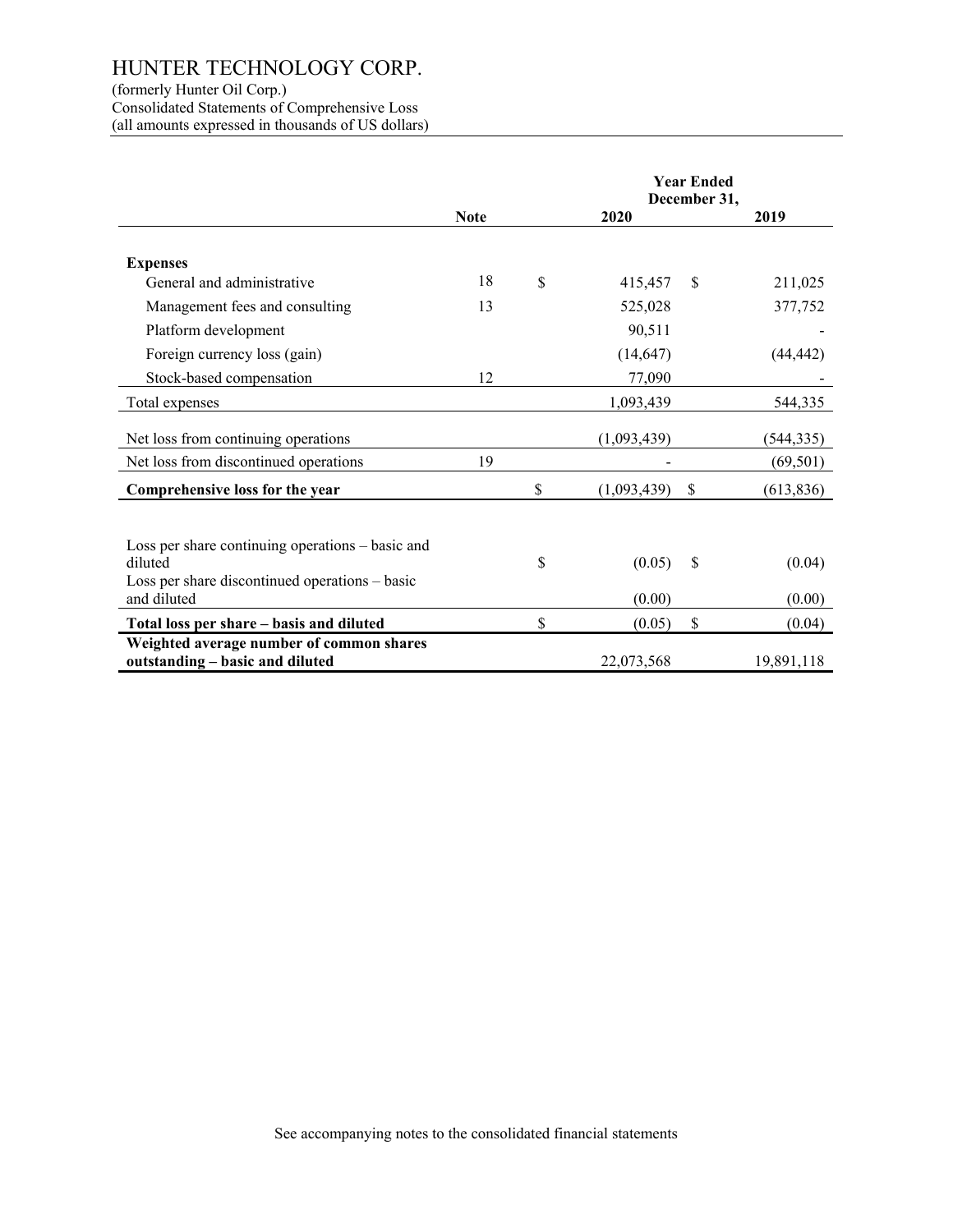# HUNTER TECHNOLOGY CORP.

(formerly Hunter Oil Corp.) Consolidated Statements of Changes in Shareholders' Equity (all amounts expressed in US dollars)

|                                    |              | Number of<br>common | Common      | <b>Contributed</b> |                          |              |
|------------------------------------|--------------|---------------------|-------------|--------------------|--------------------------|--------------|
|                                    | <b>Notes</b> | shares              | shares      | <b>Surplus</b>     | <b>Deficit</b>           | <b>Total</b> |
|                                    |              |                     |             |                    |                          | \$           |
| <b>Balances, December 31, 2018</b> |              | 19,891,118          | 111,816,074 | 9,506,990          | (119, 552, 982)          | 1,770,082    |
| Comprehensive loss for the year    |              |                     |             |                    | (613, 836)               | (613, 836)   |
| <b>Balances, December 31, 2019</b> |              | 19,891,118          | 111,816,074 | 9,506,990          | (120, 166, 818)          | 1,156,246    |
| Shares issued for                  |              |                     |             |                    |                          |              |
| Private Placement                  | 11           | 13,333,333          | 1,528,674   |                    | $\overline{\phantom{a}}$ | 1,528,674    |
| Acquisition of FinFabrik           | 6            | 12,110,204          | 8,685,097   |                    | $\overline{\phantom{a}}$ | 8,685,097    |
| Stock-based compensation           | 12           |                     |             | 77,090             |                          | 77,090       |
| Comprehensive loss for the year    |              |                     |             |                    | (1,093,439)              | (1,093,439)  |
| <b>Balances, December 31, 2020</b> |              | 45,334,655          | 122,029,845 | 9,584,080          | (121.260.257)            | 10,353,668   |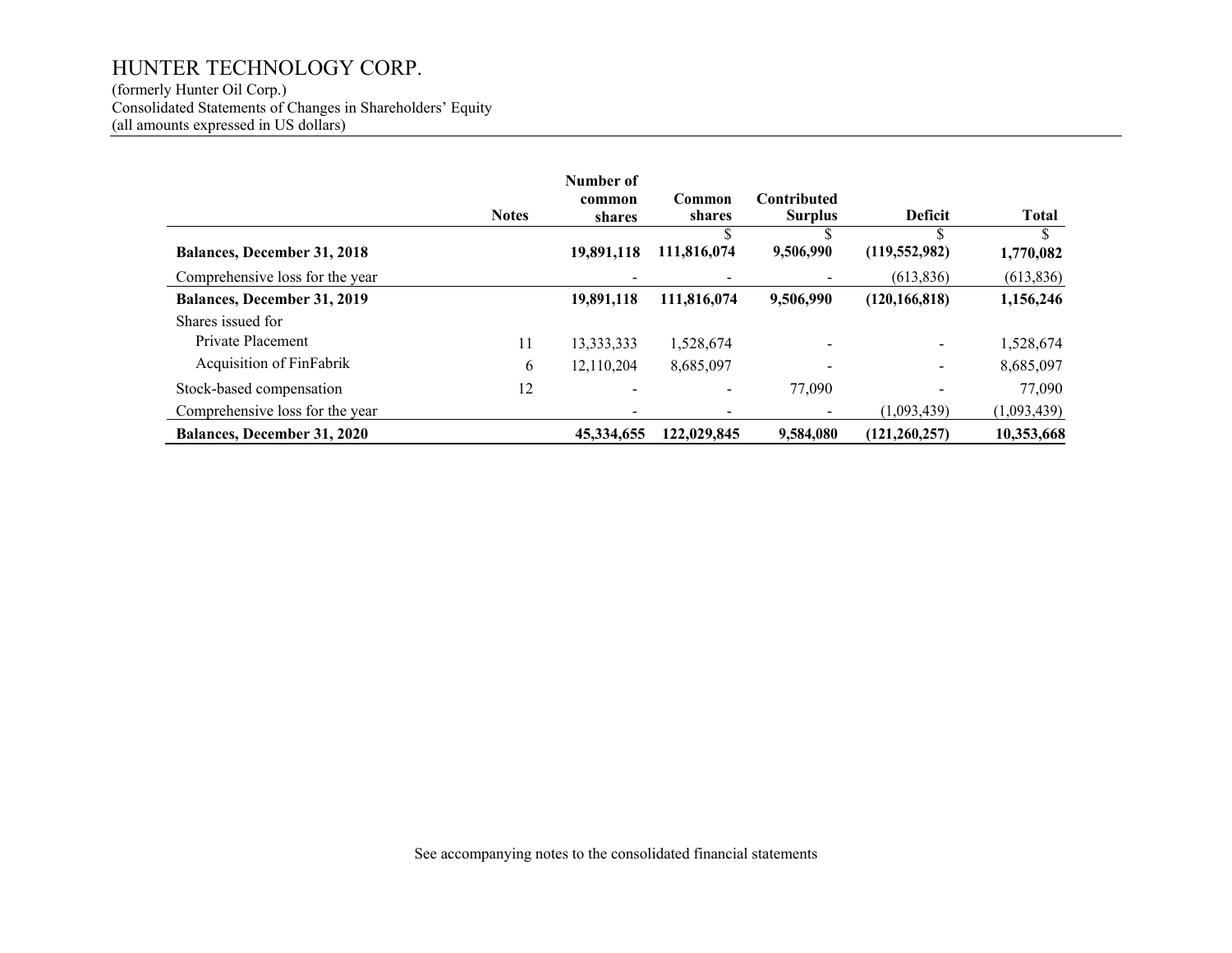# HUNTER TECHNOLOGY CORP.

(formerly Hunter Oil Corp.)

Consolidated Statements of Cash Flows (all amounts expressed in US dollars)

|                                                                 | <b>Year Ended</b><br>December 31, |             |               |            |
|-----------------------------------------------------------------|-----------------------------------|-------------|---------------|------------|
|                                                                 |                                   | 2020        |               | 2019       |
| <b>Operating activities</b>                                     |                                   |             |               |            |
| Net loss from continuing operations                             | \$                                | (1,093,439) | <sup>\$</sup> | (544, 335) |
| Add non-cash items:                                             |                                   |             |               |            |
| Foreign currency translation (gain) loss                        |                                   | (2,155)     |               |            |
| Stock-based compensation                                        |                                   | 77,090      |               |            |
| Changes in working capital (Note 17)                            |                                   | 260,788     |               | 8,397      |
| Cash used in operations $-$ continuing operations               |                                   | (757, 716)  |               | (535, 938) |
| Cash used in operations – discontinued operations               |                                   |             |               | (69, 501)  |
|                                                                 |                                   | (757, 716)  |               | (605, 439) |
| <b>Investing activities</b>                                     |                                   |             |               |            |
| Investments in intangible assets                                |                                   | (15,010)    |               |            |
| Acquisition of FinFabrik                                        |                                   | (250,000)   |               |            |
| Cash used in investing activities - continuing operations       |                                   | (265,010)   |               |            |
| Cash used in investing activities – discontinued operations     |                                   |             |               |            |
|                                                                 |                                   | (265,010)   |               |            |
| <b>Financing activities</b>                                     |                                   |             |               |            |
| Net cash acquired from acquisition                              |                                   | 48,271      |               |            |
| Proceeds from private placement                                 |                                   | 1,528,674   |               |            |
| Cash provided by financing activities – continuing operations   |                                   | 1,576,945   |               |            |
| Cash provided by financing activities - discontinued operations |                                   |             |               |            |
|                                                                 |                                   | 1,576,945   |               |            |
| Change in cash                                                  |                                   | 554,219     |               | (605, 439) |
| Cash, beginning of year                                         |                                   | 1,111,717   |               | 1,717,156  |
| Cash, ending of year                                            | \$                                | 1,665,936   | S             | 1,111,717  |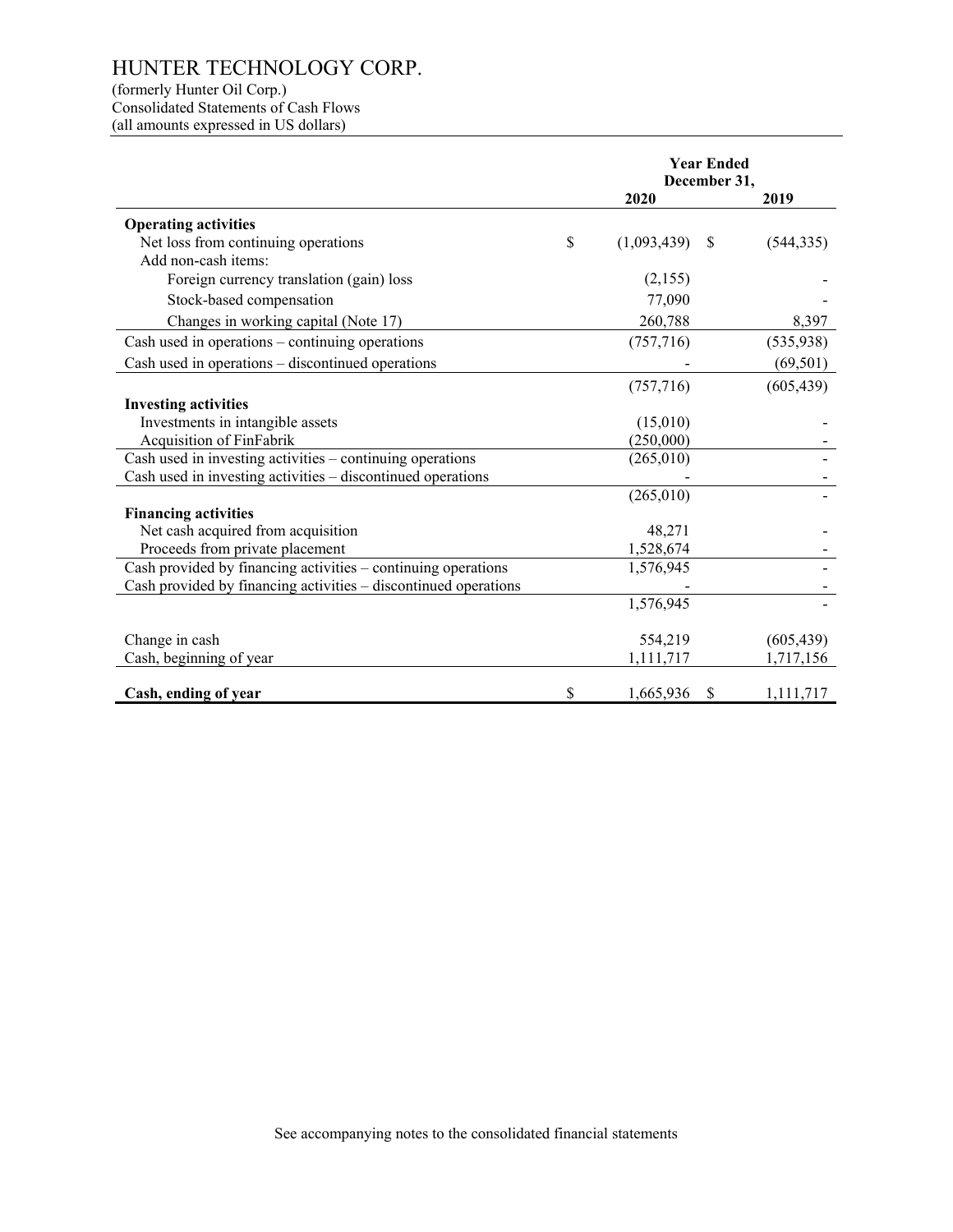## **1. Nature of Operations**

Hunter Technology Corp., (formerly Hunter Oil Corp.), (the "Company") is incorporated in British Columbia, Canada and historically was engaged in the business of acquiring and developing crude oil and natural gas properties. On August 31, 2018, the Company disposed all of its operations in oil and gas production. The Company's primary operations are now technology development and developing two primary platforms ("**Platforms**") focused on targeted at the physical oil market. First, the Company is developing a physical oil trading platform "*OilEx"* to enable independent crude oil producers to access a global market. Second, a supply chain intelligence service "*OilExchange*" providing analytical and market data tools. The Company's registered address is Suite 1615 - 200 Burrard St., Vancouver, BC, V6C 3L6, Canada.

On November 2, 2020, the Company forward split its share capital by issuing three (3) new common share without par value for every two (2) existing common shares without par value basis. All common shares and per share amounts have been restated to give retroactive effect to the share split. (Note 11). The Company's shares are listed on the TSX Venture Exchange under the symbol V.HOC.

#### **2. Going Concern**

These consolidated financial statements are prepared on the basis that the Company will continue to operate as a going concern, which assumes that the Company will be able to realize its assets and discharge its liabilities in the normal course of business for the twelve-month period following the date of these consolidated financial statements. The Company has working capital of \$1,079,392 as at December 31, 2020.

The proposed business of the Company involves a high degree of risk and there is no assurance that the Company will be able to generate positive cashflows from operations. Additional funds may be required to enable the Company to successfully deploy its Platforms and the Company may be unable to obtain such financing on terms which are satisfactory to it. Furthermore, there is no assurance that the business will be profitable. These factors indicate the existence of a material uncertainty that may cast doubt about the Company's ability to continue as a going concern. These consolidated financial statements do not reflect the adjustments to the carrying values of assets and liabilities and the reported expenses and balance sheet classifications that would be necessary were the going concern assumption deemed to be inappropriate. These adjustments could be material.

#### **3. Basis of Presentation and Significant Accounting Policies**

a) **Statement of Compliance** - These consolidated financial statements are prepared in accordance with International Financial Reporting Standards ("IFRS") as issued by the International Accounting Standards Board ("IASB") and interpretations of the IFRS Interpretations Committee ("IFRIC"). The consolidated financial statements have been prepared under the historical cost convention, except for financial assets and liabilities classified as fair value through profit or loss or fair value through other comprehensive loss. The accounting policies set out in this note have been applied in preparing the consolidated financial statements for the years ended December 31, 2020 and 2019. These financial statements were approved and authorized for issuance by the Board of Directors on April 23, 2021.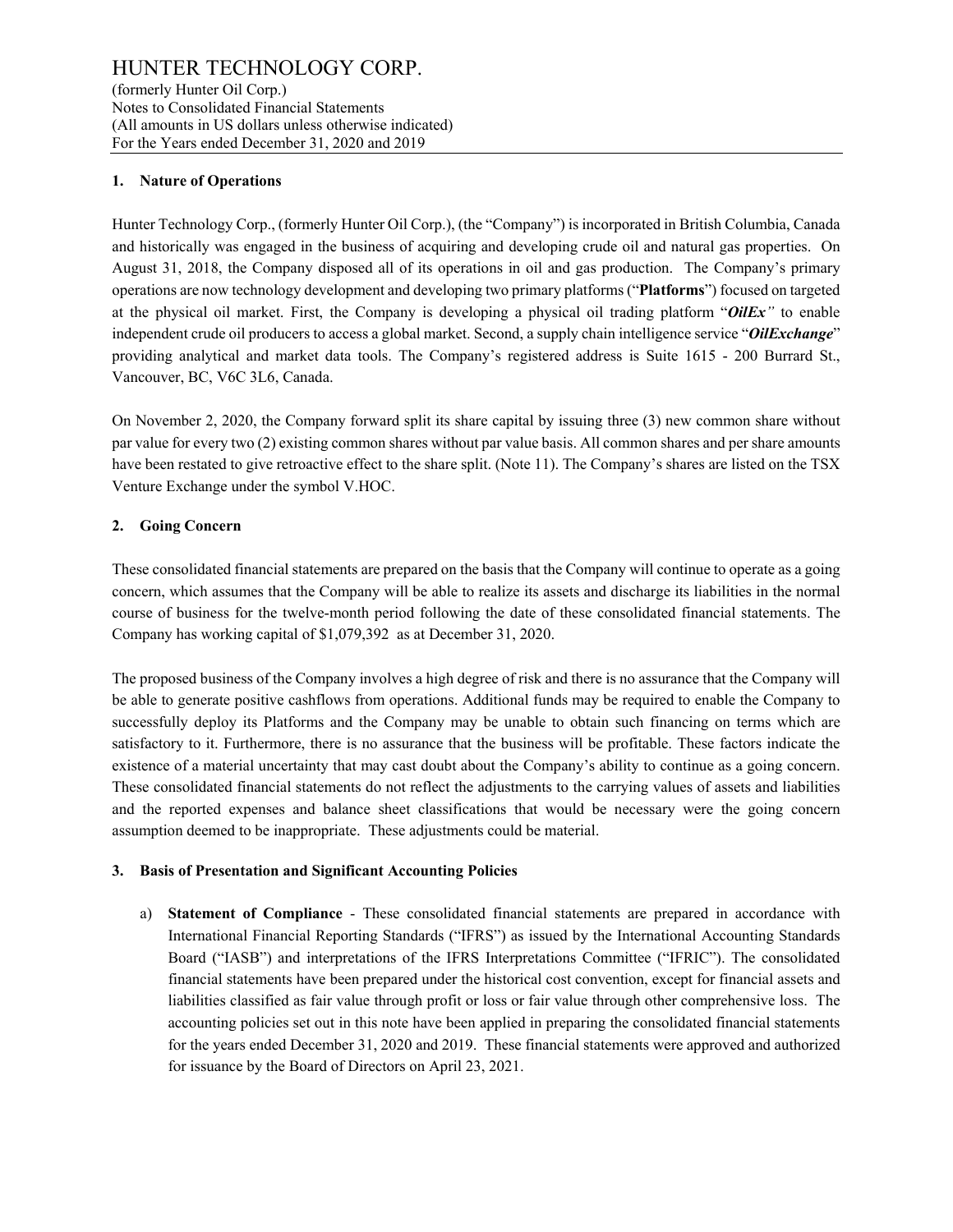- b) **Basis of Presentation** 
	- **i. Basis of Measurement** These consolidated financial statements have been prepared on a historical cost basis, modified where applicable. In addition, these consolidated financial statements have been prepared using the accrual basis of accounting except for cash flow information.
	- **ii. Functional and Presentation Currency**  These consolidated financial statements are presented in United States dollars, unless otherwise indicated. Items included in the consolidated financial statements of each of the Company's entities are measured using the currency of the primary economic environment in which the entity operates (the "functional currency"). The functional currency is the United States dollar.
- c) **Basis of Measurement and Estimation Uncertainty** The timely preparation of the consolidated financial statements requires management to make estimates and assumptions that affect the application of accounting policies and the reported amounts of assets and liabilities and the disclosure of contingencies at the date of the consolidated financial statements, and the amount of revenues and expenses. Accordingly, actual results may differ from these estimates. See Note 4 for areas of estimation and judgement that management considers most significant.
- d) **Principles of Consolidation** The consolidated financial statements of the Company include the financial information of Hunter Technology Corp. (the "Parent Company") and its wholly-owned subsidiaries. Intercompany balances and transactions are eliminated upon consolidation. The following table lists the Company's principal operating subsidiaries, their jurisdiction of incorporation and its percentage ownership as of the date of this report:

| <b>Subsidiary Name</b>                      | <b>Jurisdiction</b> | Ownership<br>2020 | Ownership<br>2019 |
|---------------------------------------------|---------------------|-------------------|-------------------|
| FinFabrik Limited <sup>(1)</sup>            | Hong Kong           | $100\%$           | $0\%$             |
| FinFabrik (ShenZhen) Limited <sup>(1)</sup> | China               | $100\%$           | $0\%$             |
| Hunter Technology Holdings Ltd. (2)         | England & Wales, UK | $100\%$           | $0\%$             |
| Digiledger Holdings AG <sup>(3)</sup>       | Switzerland, Baar   | $100\%$           | $0\%$             |
| Hunter Oil Management Corp.                 | Florida, USA        | $100\%$           | 100%              |
| Hunter Oil Production Corp.                 | Florida, USA        | $100\%$           | $100\%$           |
| Hunter Oil Resources Corp. (4)              | Delaware, USA       | $0\%$             | 100%              |

- (1) Acquired December 31, 2020 (See Note 6)
- (2) Entity formed September 23, 2020
- (3) Entity formed November 20, 2020
- (4) Entities formally dissolved during the year ended December 31, 2020.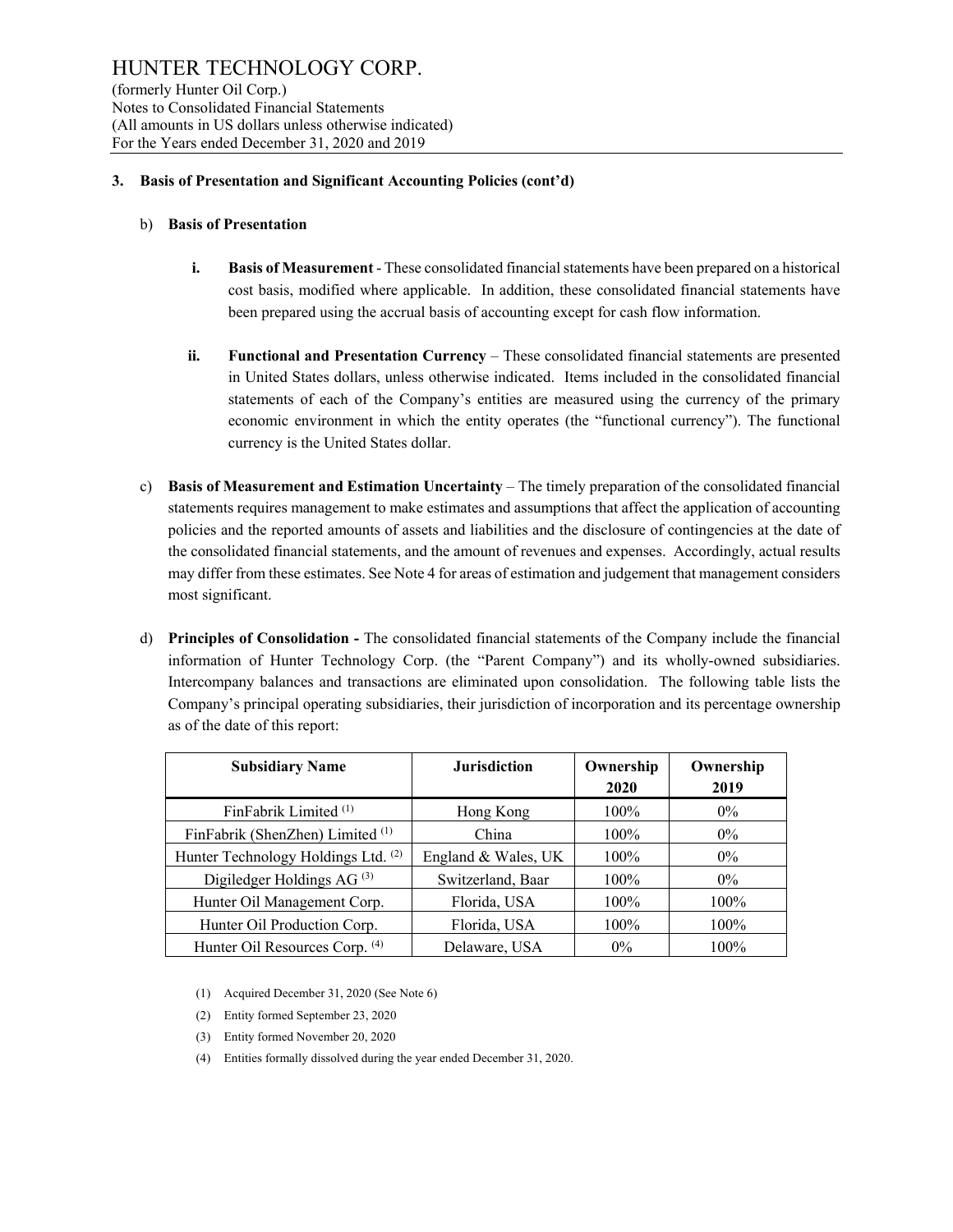- e) **Foreign Currency Translation** Foreign currency transactions are translated into the functional currency using the exchange rates that are prevailing at the dates of the transaction. Generally, foreign exchange gains and losses resulting from the settlement of foreign currency transactions and from the translation at year end exchange rates for monetary assets and liabilities denominated in currencies other than the entities functional currency are recognized in the statement of operations. Revenues and expenses are translated at average exchange rates prevailing during the period.
- f) **Restricted Cash** Restricted cash is comprised of cash escrowed and certificates of deposit at banks which are pledged either to secure plugging and abandonment obligations for properties operated by the Company's subsidiaries or to secure a well site reclamation project in Canada.

#### g) **Impairment of Non-Financial Assets**

In evaluating for possible impairment, assets are grouped at the lowest levels for which there are separately identifiable cash inflows (CGU level) that are largely independent of the cash inflows of other assets or CGUs. An impairment loss is recognized for the amount by which the carrying amount of the individual asset or CGU exceeds its recoverable amount. The recoverable amount is the higher of the fair value less costs of disposal or the value-in-use. In determining the fair value less costs of disposal, recent market transactions are taken into account, if available. In the absence of such transactions, an appropriate valuation model is used. Value-in-use is determined by estimating the present value of the future net cash flows to be derived from the continued use of the CGU in its present form. These cash flows are discounted at a rate based on the time value of money and risks specific to the CGU.

h) **Provisions and Contingencies** – Provisions are recognized when the Company has a present legal or constructive obligation as a result of a past event, it is more likely than not that an outflow of resources will be required to settle the obligation, and the amount can be reliably estimated. Provisions are measured at management's best estimate of the expenditure required to settle the obligation at the end of the reporting period and are discounted to present value when the effect is material.

A contingent liability is disclosed where the existence of an obligation will only be confirmed by future events, or where the amount of a present obligation cannot be measured reliably or will likely not result in an economic outflow. Contingent assets are only disclosed when the inflow of economic benefits is probable. When the economic benefit becomes virtually certain, the asset is no longer contingent and is recognized in the consolidated financial statements.

i) **Current and Deferred Taxes** – The tax expense for the period comprises current and deferred tax. Tax expense is recognized in the statement of operations, except to the extent that it relates to items recognized in other comprehensive income or directly in equity.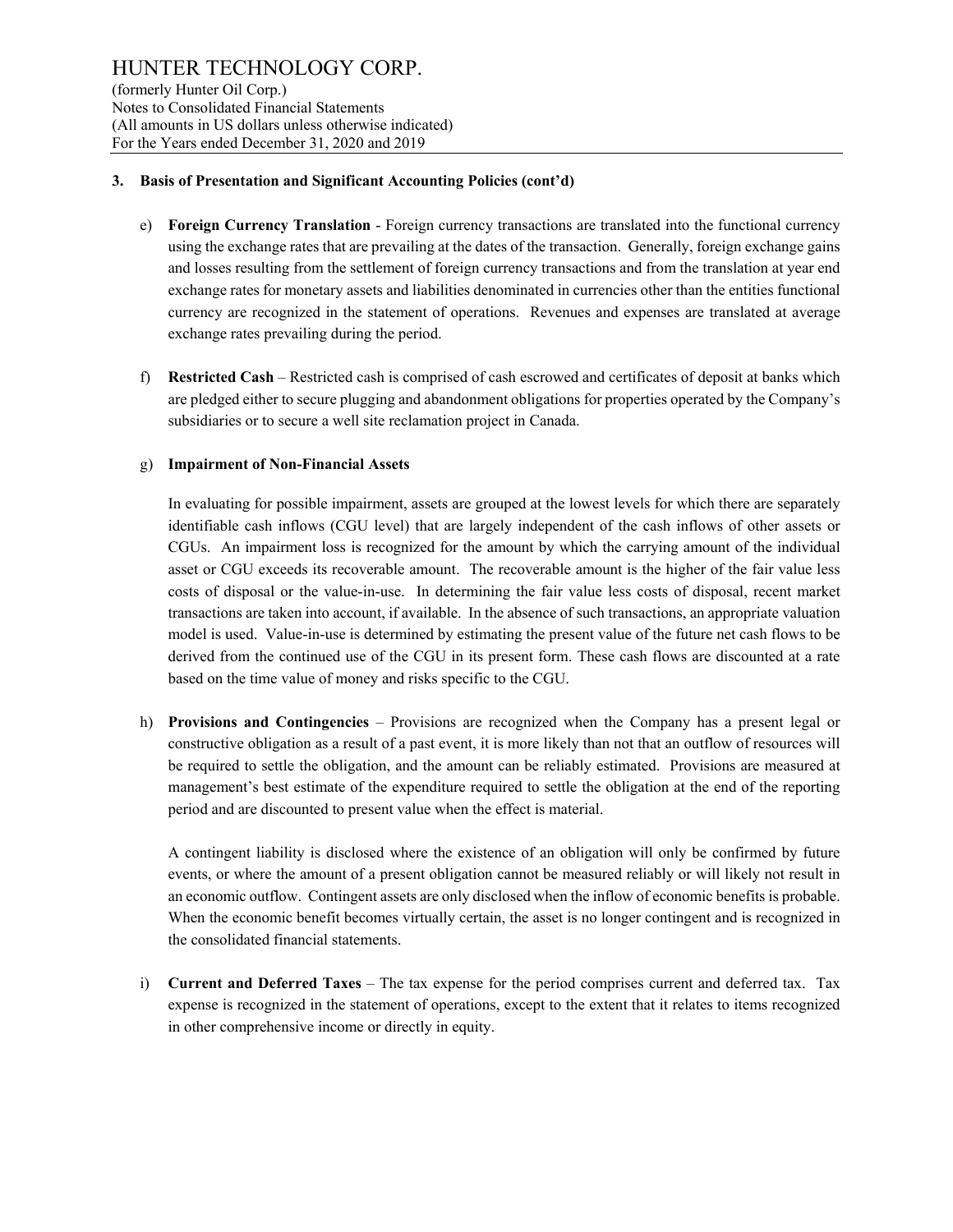#### i) **Current and Deferred Taxes (cont'd)**

The current income tax charge is calculated on the basis of the tax laws enacted or substantively enacted at the consolidated balance sheet date in the countries where the Company operates and generates taxable income. Management periodically evaluates positions taken in tax returns with respect to situations in which applicable tax regulation is subject to interpretation. It establishes provisions where appropriate on the basis of amounts expected to be paid to the tax authorities.

Deferred income tax is recognized on temporary differences arising between the tax bases of assets and liabilities and their carrying amounts in the consolidated financial statements. However, deferred tax liabilities are not recognized if they arise from the initial recognition of goodwill; deferred income tax is not accounted for if it arises from initial recognition of an asset or liability in a transaction other than a business combination that, at the time of the transaction, affects neither accounting nor taxable profit or loss.

Deferred income tax is determined using tax rates (and laws) that have been enacted or substantively enacted by the balance sheet date and are expected to apply when the related deferred income tax asset is realized, or the deferred income tax liability is settled.

Deferred income tax assets are recognized only to the extent that it is probable that future taxable profit will be available against which the temporary differences can be utilized. Deferred income tax is provided on temporary differences arising on investments in subsidiaries and associates, except for deferred income tax liability where the timing of the reversal of the temporary difference will not reverse in the foreseeable future.

Deferred income tax assets and liabilities are offset when there is a legally enforceable right to offset current tax assets against current tax liabilities and when the deferred income tax assets and liabilities relate to income taxes levied by the same taxing authority on either the same taxable entity or different taxable entities where there is an intention to settle the balances on a net basis.

j) **Stock-Based Compensation** – The Company has a stock-based compensation plan, under which the Company receives services from directors, employees, and consultants as consideration for stock instruments (options) of the Company. The fair value of the employee services received in exchange for the grant of options is recognized as an expense. The fair value of stock options is determined using the Black-Scholes option pricing model, taking into account the terms and conditions upon which the options were granted.

The total expense is recognized over the vesting period. At the end of each reporting period, the Company reassess its estimates of the number of options that are expected to vest. It recognizes the impact of the revision to the original estimate, if any, in profit or loss, with a corresponding adjustment to equity.

When options are exercised, the Company issues new common shares. The proceeds received for the shares on exercise of stock options, net of any directly attributable transaction costs, are credited to share capital.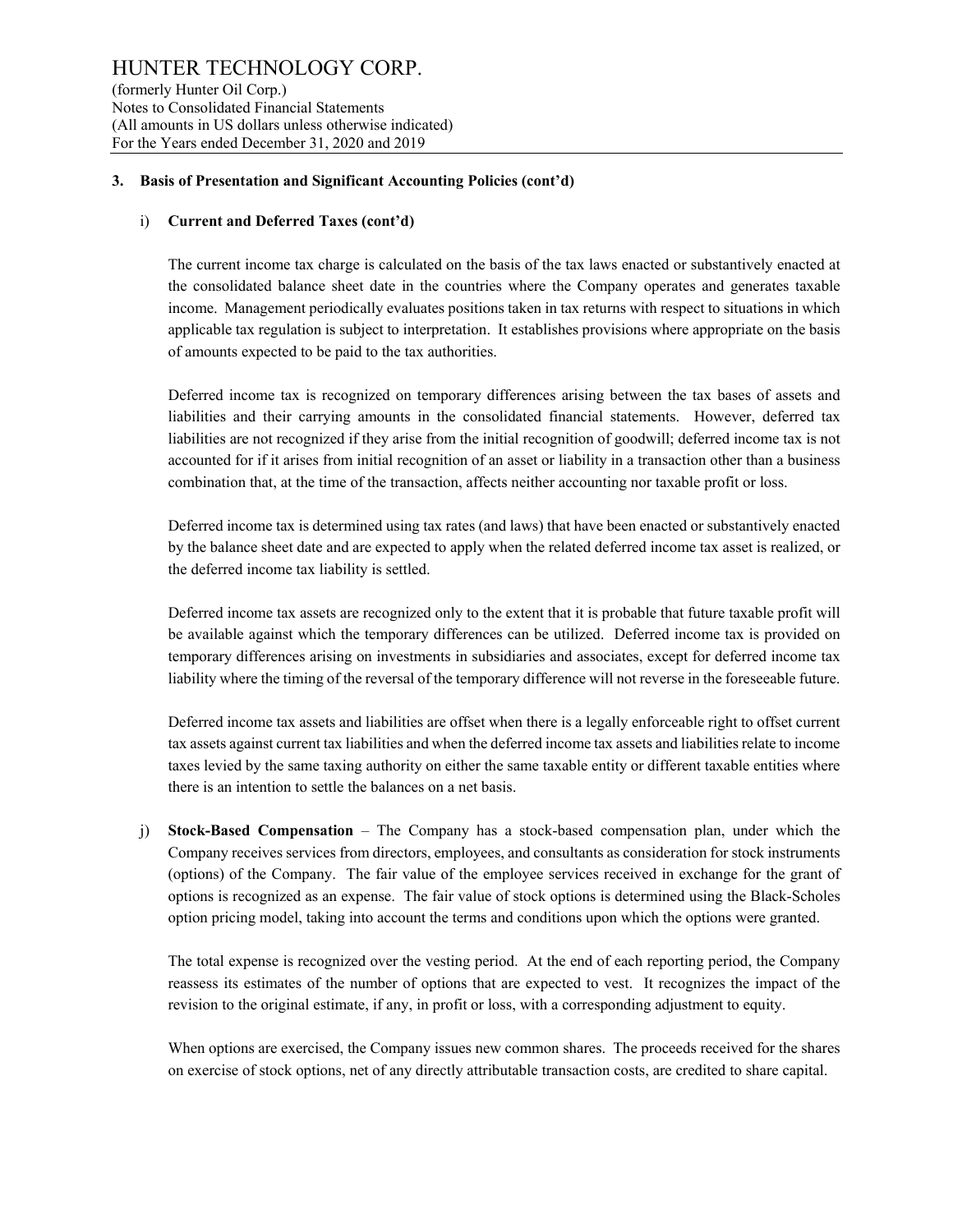*k)* **Financial Instruments** *-* Financial instruments are accounted for in accordance with IFRS 9, "Financial Instruments: Classification and Measurement". A financial instrument is any contract that gives rise to a financial asset of one entity and a financial liability or equity instrument of another entity.

## *Financial assets*

On initial recognition, financial assets are recognized at fair value and are subsequently classified and measured at: (i) amortized cost; (ii) fair value through other comprehensive income ("FVOCI"); or (iii) fair value through profit or loss ("FVTPL"). The classification of financial assets is generally based on the business model in which a financial asset is managed and its contractual cash flow characteristics

A financial asset is measured at fair value net of transaction costs that are directly attributable to its acquisition except for financial assets at FVTPL where transaction costs are expensed. All financial assets not classified and measured at amortized cost or FVOCI are measured at FVTPL. On initial recognition of an equity instrument that is not held for trading, the Company may irrevocably elect to present subsequent changes in the investment's fair value in other comprehensive income.

The Company derecognizes financial assets only when the contractual rights to cash flows from the financial assets expire, or when it transfers the financial assets and substantially all of the associated risks and rewards of ownership to another entity.

The classification determines the method by which the financial assets are carried on the statement of financial position subsequent to inception and how changes in value are recorded. Cash and restricted cash are measured at FVTPL. Receivables are measured at amortized cost.

#### *Impairment of financial assets*

IFRS 9 uses the expected credit loss ("ECL") model. The credit loss model groups receivables based on similar credit risk characteristics and days past due in order to estimate bad debts. The ECL model applies to the Company's receivables.

An 'expected credit loss' impairment model applies, which requires a loss allowance to be recognized based on expected credit losses. The estimated present value of future cash flows associated with the asset is determined and an impairment loss is recognized for the difference between this amount and the carrying amount as follows: the carrying amount of the asset is reduced to estimated present value of the future cash flows associated with the asset, discounted at the financial asset's original effective interest rate, either directly or through the use of an allowance account and the resulting loss is recognized in profit or loss for the period.

In a subsequent period, if the amount of the impairment loss related to financial assets measured at amortized cost decreases, the previously recognized impairment loss is reversed through profit or loss to the extent that the carrying amount of the investment at the date the impairment is reversed does not exceed what the amortized cost would have been had the impairment not been recognized.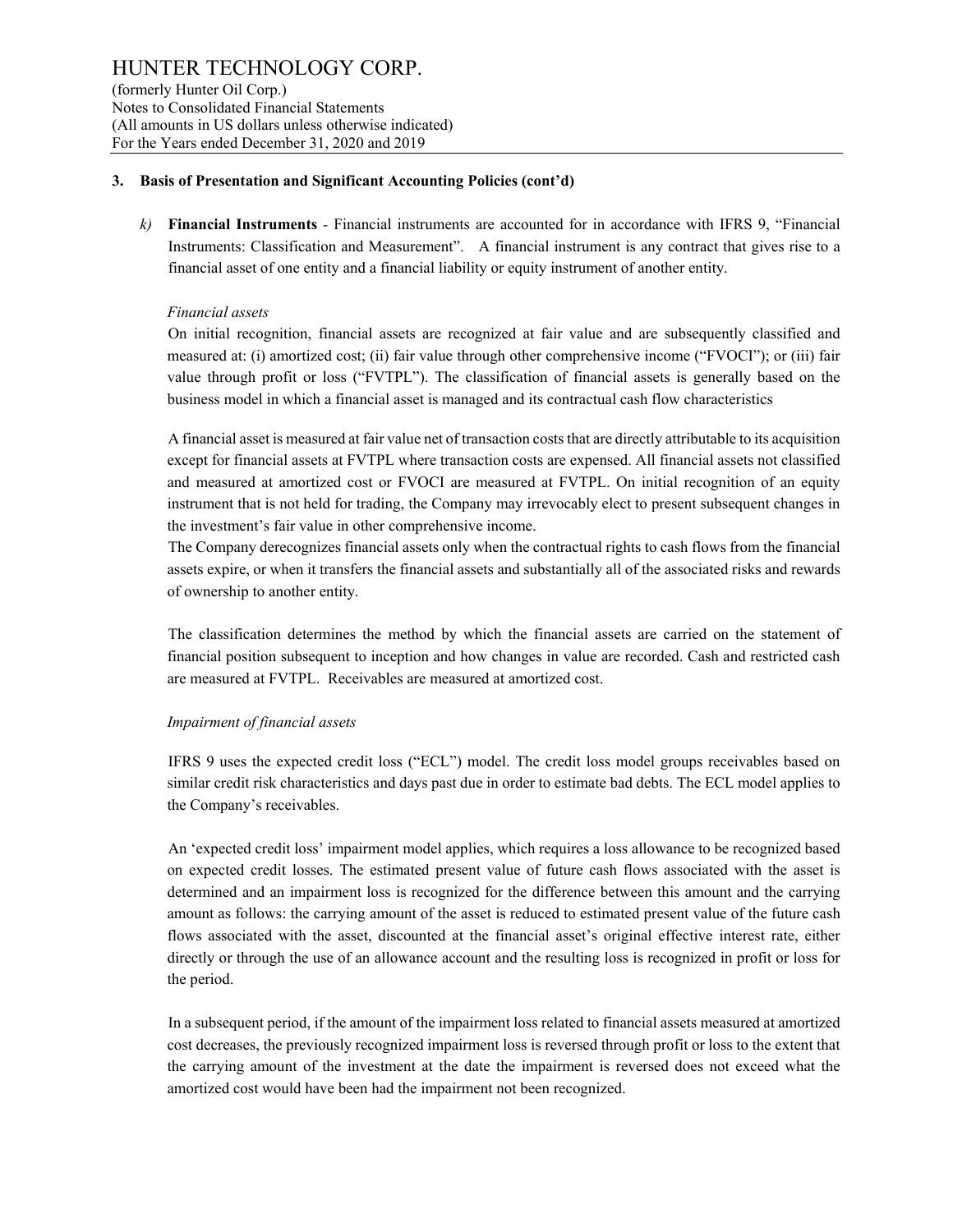#### k) **Financial Instruments (cont'd)**

#### *Financial liabilities*

Financial liabilities are designated as either: (i) fair value through profit or loss; or (ii) other financial liabilities. All financial liabilities are classified and subsequently measured at amortized cost except for financial liabilities at FVTPL. The classification determines the method by which the financial liabilities are carried on the statement of financial position subsequent to inception and how changes in value are recorded. Accounts payable are classified under other financial liabilities and carried on the statement of financial position at amortized cost.

The Company derecognizes a financial liability when its contractual obligations are discharged or cancelled, or expire. The Company also derecognizes a financial liability when the terms of the liability are modified such that the terms and / or cash flows of the modified instrument are substantially different, in which case a new financial liability based on the modified terms is recognized at fair value.

Gains and losses on derecognition are generally recognized in profit or loss.

- l) **Share Capital**  Common shares are classified as equity. Incremental costs directly attributable to the issue of common shares are shown in equity as a deduction, net of tax, from the proceeds.
- m) **Earnings Per Share**Earnings per share is calculated by dividing net income (loss) for the period attributable to equity owners of the Company by the weighted average number of common shares outstanding during the period. Diluted per share information is calculated using the treasury method. The treasury method assumes the notional exercise of all in-the-money stock options, warrants and agency options and that all notional proceeds to the Company are used to repurchase the Company's common shares at the average market price during the period. No adjustment to diluted earnings per share is made if the result of this calculation is anti-dilutive.
- n) **Equipment** Equipment is recorded at historical cost less accumulated depreciation and accumulated impairment losses. Depreciation is calculated to allocate on a systematic basis the cost of equipment less their estimated residual values using the straight-line method over their estimated useful lives and is generally recognised in profit or loss.

The estimated useful lives are as follows:

| Computer hardware: | 3 years |
|--------------------|---------|
| Office equipment:  | 5 years |

Depreciation methods, useful lives and residual values are reviewed at each reporting date and adjusted if appropriate.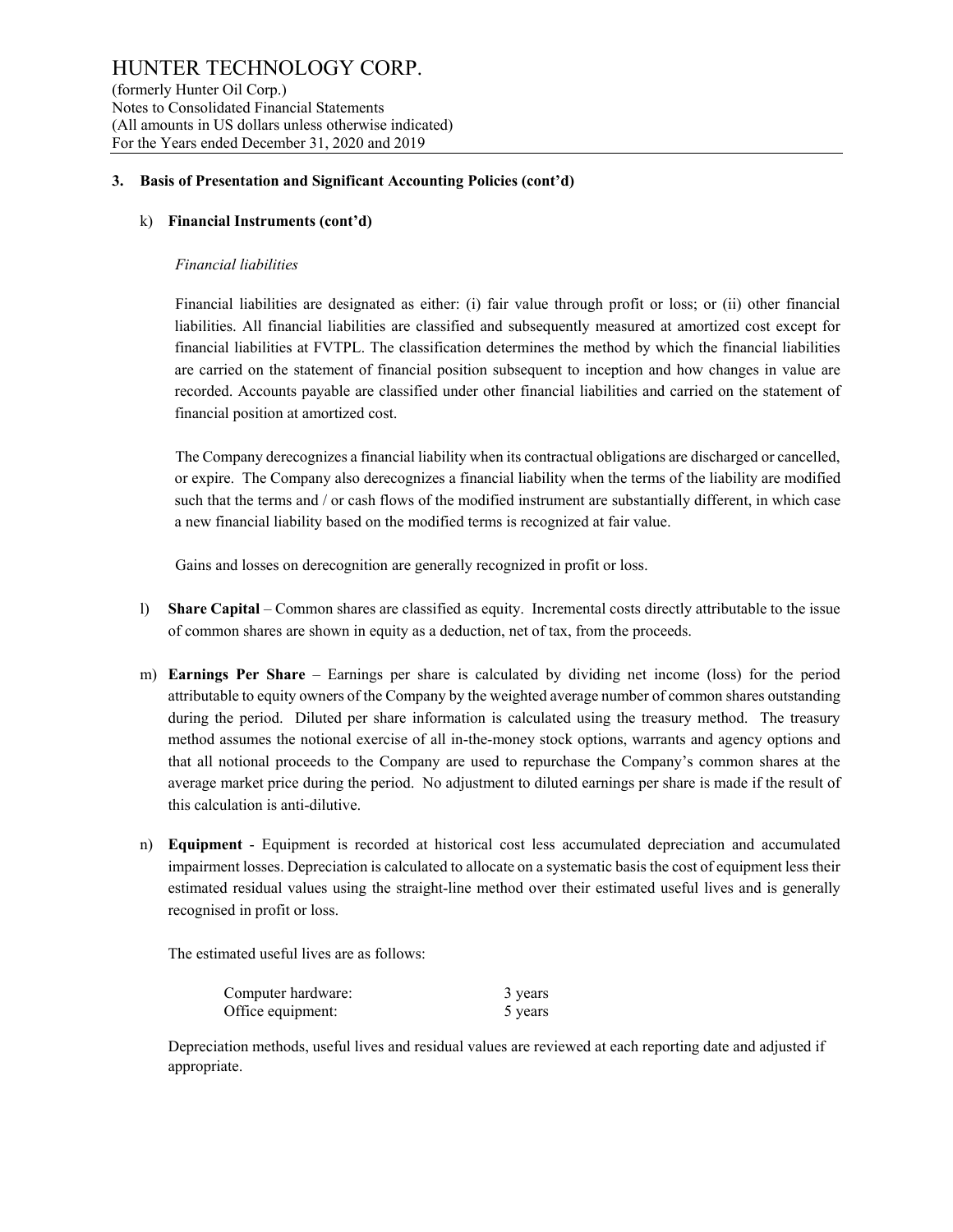o) **Intangible Assets** - Intangible assets recognized include technology platforms and other identifiable intangible assets acquired. Intangible assets are measured at cost less accumulated amortization and accumulated impairment losses. Amortization of an intangible asset's cost less residual value is recognized over the estimated useful life of the asset based on the following annual rates:

Technology Platforms straight-line over 3 - 5 years

The estimated useful lives, residual values and amortization methods are reviewed annually, with the effect of any changes in estimates accounted for on a prospective basis. The determination of appropriate useful lives and residual values are based on management's estimates; as a result, amortization is subject to estimation uncertainty.

Intangible assets with indefinite lives, comprising of domain names, are not amortized but are tested annually for impairment, or more frequently, if events or changes in circumstances indicate that the asset might be impaired, as detailed in the accounting policy note on impairment of assets.

Intangible assets are derecognized upon disposal or when no future economic benefits are expected to arise from their continued use. A gain or loss arising from derecognition of an intangible asset is determined as the difference between the net disposal proceeds and the carrying amount of the asset and is recognized in profit or loss.

## **4. Significant Judgements and Estimates**

Estimates and underlying assumptions are reviewed on an ongoing basis and involve significant estimation uncertainty which has significant risk of causing adjustments to the carrying amounts of assets and liabilities. Accounting estimates are reviewed on an annual basis for relevance and reliability. Any revisions to the accounting estimates are recognized prospectively in the current year and in any future years affected. Significant judgments, estimates and assumptions made by management in these consolidated financial statements are outlined as follows:

a) **Deferred Income Tax Assets** – Assessing the recoverability of deferred income tax assets requires significant estimates related to expectations of future taxable income based on forecasted cash flows from operations as well as interpretations and judgements on uncertain tax positions of applicable tax laws. Such judgements include determining the likelihood of tax positions being successfully challenged by tax authorities based on information from relevant tax interpretations and tax laws. To the extent such interpretations are challenged by the tax authorities or future cash flows and taxable income differ significantly from estimates, the ability to realize deferred tax assets recorded at the balance sheet date may be compromised. Judgements are made by management to determine the likelihood of whether deferred income tax assets at the end of the reporting period will be realized from future taxable earnings.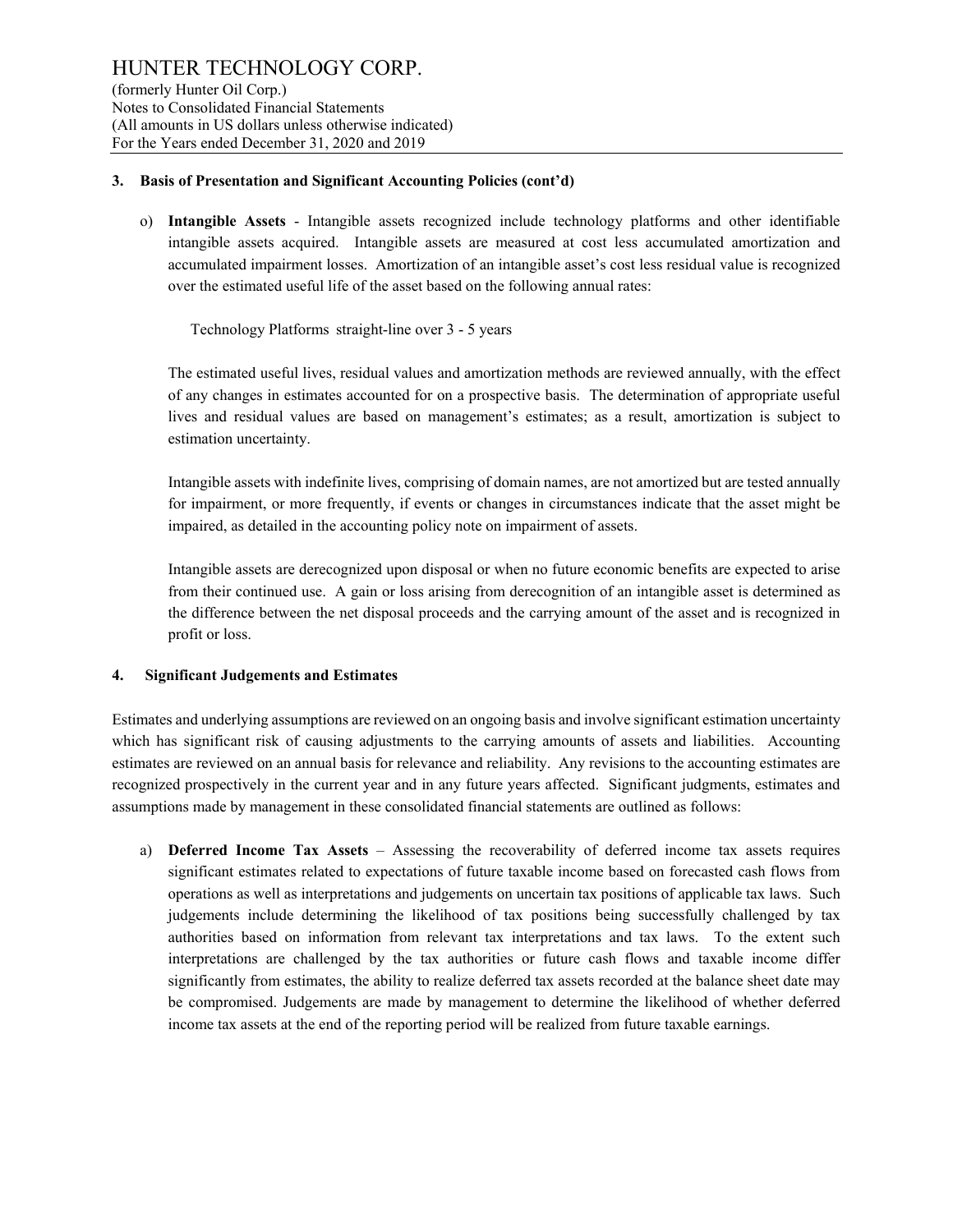#### **4. Significant Judgements and Estimates (cont'd)**

**Impairment of Assets** – The Company evaluates its assets for possible impairment at the CGU level. The determination of CGUs requires judgement in defining the smallest grouping of integrated assets that generate identifiable cash inflows that are largely independent of the cash inflows of other assets or groups of assets. The assessment of any impairment of these assets is dependent upon estimates of recoverable amounts that take into account factor such as economic and market condition and useful lives of the assets.

b) **Business Combinations** - The Company determines and allocates the purchase price of an acquired company to the tangible and intangible assets acquired and liabilities assumed as of the business combination date in accordance with IFRS 3 Business Combinations. The purchase price allocation process requires management to make significant estimates and assumptions, including fair value estimates, as of the acquisition date.

While management uses their best estimates and assumptions as a part of the purchase price allocation process to accurately value assets acquired and liabilities assumed at the business combination date, the estimates and assumptions are inherently uncertain and subject to refinement. As a result, during the purchase price allocation period, which is within one year from the acquisition date, management records adjustments to the assets acquired and liabilities assumed with the corresponding offset to goodwill.

c) **Goodwill** - Goodwill resulting from the acquisition of a business is carried at cost at the date of the acquisition less impairment losses, if any. For impairment testing purposes, goodwill is allocated to each of the Company's cash-generating units (or groups of cash-generating units) that is expected to benefit from the synergies of the combination. A cash-generating unit to which goodwill has been allocated is tested for impairment annually, or more frequently when there is an indicator that the cash-generating unit may be impaired. Management will evaluate goodwill for impairment annually as of December 31. While management uses their best estimate and assumptions to assess goodwill for impairment, there are inherent uncertainties in projecting future cash flows.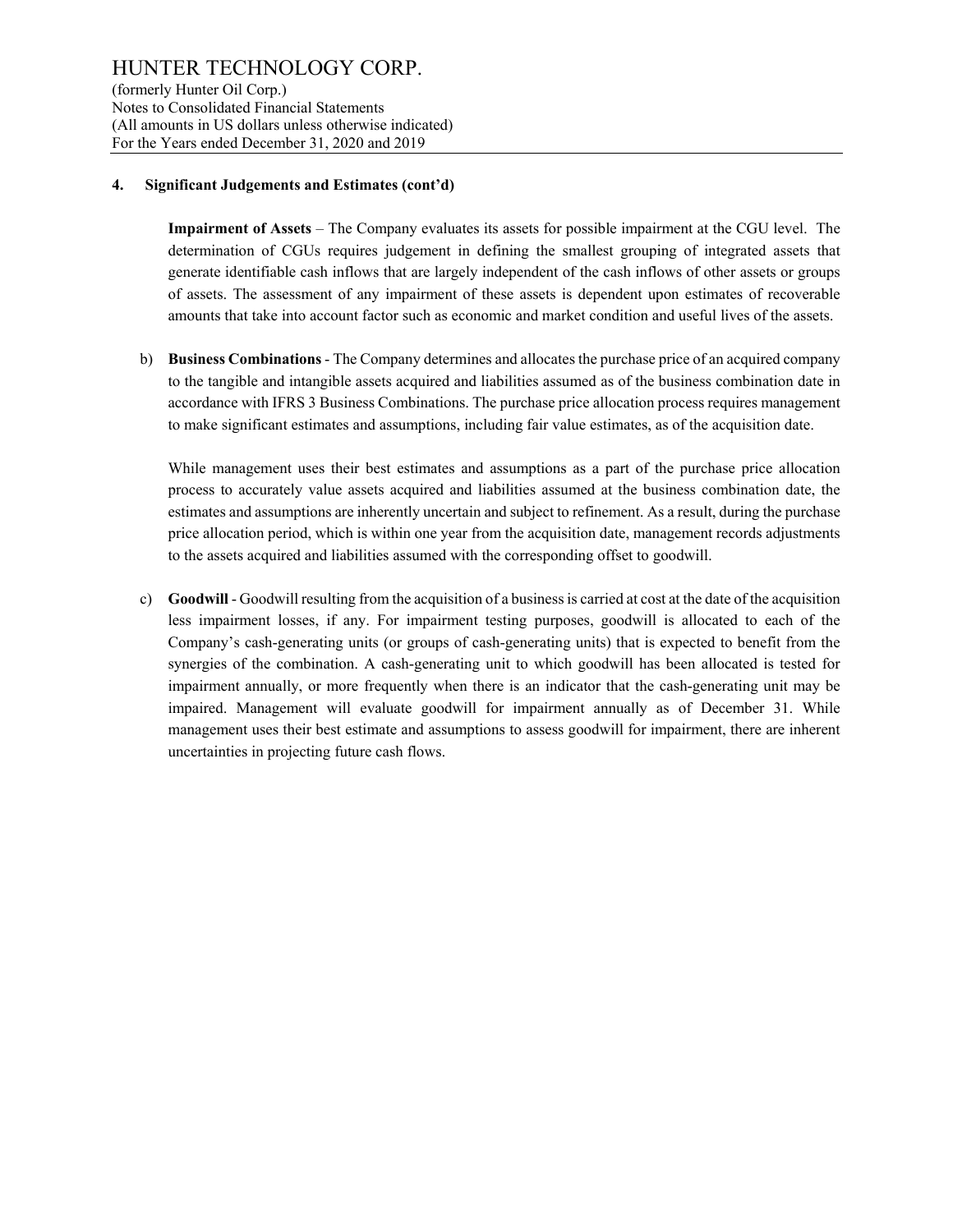## **5. Changes to Significant Accounting Policies**

The following new standards and amendments to standards and interpretations are effective for annual periods beginning after January 1, 2020 and have been applied in preparing these consolidated financial statements.

*Amendment to IFRS 3 – Definition of a Business* 

In October 2018, the IASB amended IFRS 3, Business Combinations, to clarify the definition of a business, with the objective of assisting entities in determining whether a transaction should be accounted for as a business combination or as an asset acquisition. The amendments are applicable to transactions for which the acquisition date is on or after the beginning of the first annual reporting period beginning on or after January 1, 2020, with earlier application permitted. The adoption of these amendments did not have an impact on the Company's consolidated financial statements but may impact future periods if the Company enters into any future business combinations.

*Amendment to IAS 1 and IAS 8 – Definition of Material* 

In October 2018, the IASB amended IAS 1, Presentation of Financial Statements, and IAS 8, Accounting Policies, Changes in Accounting Estimates and Errors, to clarify the definition of material and how it should be applied. In addition, the explanations accompanying the definition have been improved. The amendments are effective for annual periods beginning on or after January 1, 2020, with earlier application permitted. The adoption of these amendments did not have a material impact on the Company's consolidated financial statements.

## *Amendment to IAS 1 – Classification of Liabilities as Current or Non-current*

In January 2020, the IASB amended IAS 1, Presentation of Financial Statements, to clarify the criterion for classifying a liability as non-current relating to the right to defer settlement of the liability for at least twelve months after the reporting period. The amendments are effective for annual reporting periods beginning on or after January 1, 2022, with earlier application permitted. The adoption of these amendments did not have an impact on the Company's consolidated financial statements.

*Amendment to IFRS 16 – COVID-19-Related Rent Concessions* 

In May 2020, the IASB amended IFRS 16, Leases, to include a practical expedient which permits lessees not to assess whether rent concessions that occur as a direct consequence of the COVID-19 pandemic are lease modifications and, instead, account for those rent concessions as if they were not lease modifications. In addition, the amendment to IFRS 16 provides specific disclosure requirements regarding COVID-19 related rent concessions. The amendments are effective for annual reporting periods beginning on or after June 1, 2020, with earlier application permitted. The adoption of these amendments did not have an impact on the Company's consolidated financial statements but may impact future periods if the Company receives rent concessions.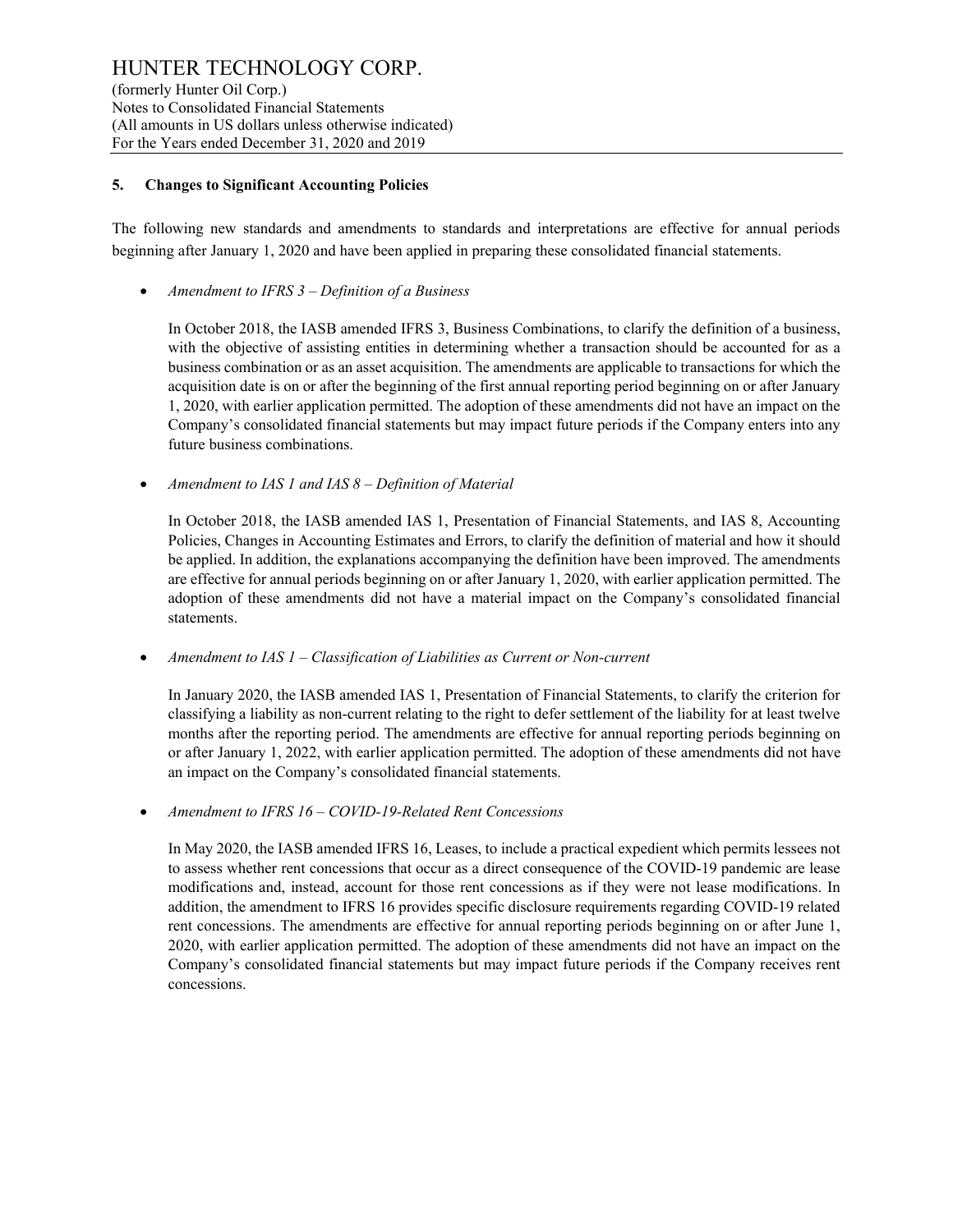## **6. Acquisition**

On December 31, 2020, the Company acquired all the outstanding and issued shares of FinFabrik Limited ("Finfabrik"), a financial technology development company based in Hong Kong. The total consideration was paid by the issuance of 12,110,204 common shares of the Company, and \$250,000 in cash.

At the time of the acquisition, the Company determined that Finfabrik constituted a business, as defined under IFRS 3, Business Combinations, and accounted for it as such. The Company has recognized the identifiable assets acquired and liabilities assumed at their fair values on the acquisition date.

The following table presents the purchase price allocations at the acquisition date:

| <b>Consideration paid:</b>         |                   |
|------------------------------------|-------------------|
| Cash                               | \$<br>250,000     |
| <b>Shares</b>                      | 8,685,097         |
| <b>Total consideration paid</b>    | \$<br>8,935,097   |
|                                    |                   |
| Less: Value of net assets acquired |                   |
| <b>Assets</b>                      |                   |
| Cash                               | \$<br>48,271      |
| Other receivables                  | 22,771            |
| Prepaid expenses                   | 18,463            |
| Due from related parties           | 2,531             |
| Equipment                          | 4,720             |
| Intangible assets                  | 4,582,000         |
| Goodwill                           | 5,271,274         |
| <b>Total</b> assets                | \$<br>9,950,030   |
|                                    |                   |
| <b>Liabilities</b>                 |                   |
| Accounts payable                   | \$<br>(108,010)   |
| Payments received in advance       | (150, 893)        |
| Deferred tax liability             | (756, 030)        |
| <b>Total liabilities</b>           | \$<br>(1,014,933) |
| Net assets acquired                | \$<br>8,935,097   |

If the acquisition had been completed on January 1, 2020, the Company estimates it would have recorded a further increase in net loss of \$325,022 (unaudited) for the year ended December 31, 2020.

The value of the common shares was estimated using a commonly used option model that estimates the discount related to the lack of marketability of the shares from the contractual restrictions.

The goodwill recognized on the acquisition is primarily attributed to the assembled workforce and the synergies which will contribute to operational efficiencies with the Company.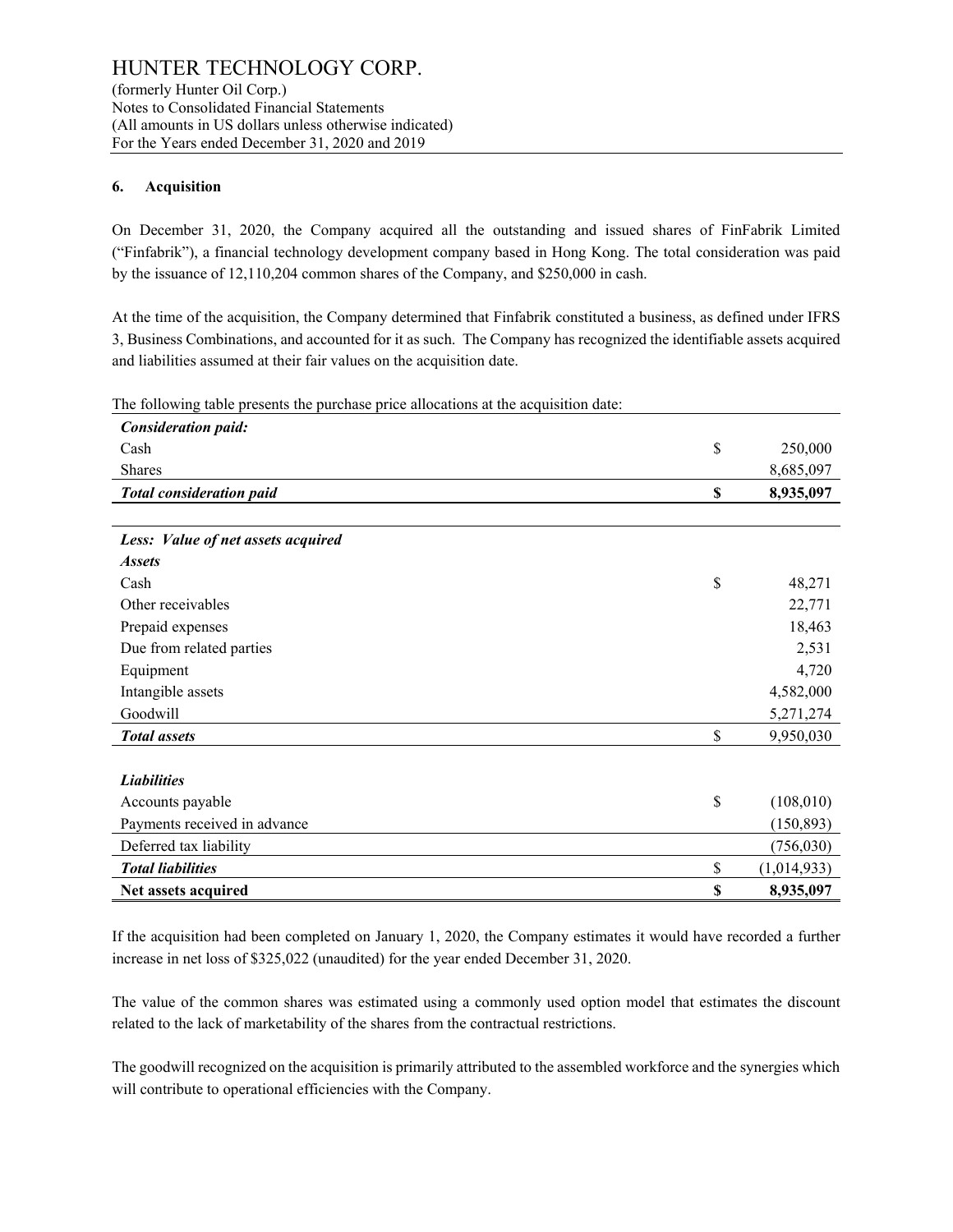## **7. Restricted Cash**

Restricted cash is comprised of cash escrowed amounts and certificates of deposit at banks which are pledged either to secure a well site reclamation project in Canada (Note 10). Total bank deposits pledged to secure well site reclamations as at December 31, 2020 was \$27,302 (2019 - \$25,147).

## **8. Intangible Asset and Goodwill**

#### **a) Intangible Assets**

|                                     |    | <b>Domains</b> |    | <b>Technology</b><br><b>Platforms</b> |    | <b>TOTAL</b> |
|-------------------------------------|----|----------------|----|---------------------------------------|----|--------------|
| Cost                                |    |                |    |                                       |    |              |
| Balance, December 31, 2018 and 2019 | \$ | 130,000        | S  |                                       | S  | 130,000      |
| Addition                            |    | 15,010         |    |                                       |    | 15.010       |
| Additions from acquisition (Note 6) |    |                |    | 4,582,000                             |    | 4,582,000    |
| <b>Balance, December 31, 2020</b>   | S  | 145,010        | \$ | 4,582,000                             | S  | 4,727,010    |
|                                     |    |                |    |                                       |    |              |
| <b>Accumulated amortization</b>     |    |                |    |                                       |    |              |
| Balance, December 31, 2018 and 2019 | \$ |                | \$ |                                       | \$ |              |
| Additions                           |    |                |    |                                       |    |              |
| <b>Balance, December 31, 2020</b>   | \$ |                | \$ |                                       |    |              |
|                                     |    |                |    |                                       |    |              |
| Net book value                      |    |                |    |                                       |    |              |
| <b>At December 31, 2019</b>         | S  | 130,000        | S  |                                       | S  | 130,000      |
| <b>At December 31, 2020</b>         | \$ | 145,010        | S  | 4,582,000                             | S  | 4,727,010    |

#### **b) Goodwill**

As at December 31, 2020, the Company recognized goodwill of \$5,271,274 resulting from the acquisition of FinFabrik (Note 6).

# **9. Equipment**

|                                                                                 | Computer<br><b>Hardware</b> |       |  |
|---------------------------------------------------------------------------------|-----------------------------|-------|--|
| Cost                                                                            |                             |       |  |
| Balance, December 31, 2018 and 2019                                             | S                           |       |  |
| Additions from acquisitions (Note 6)                                            |                             | 4.720 |  |
| <b>Balance, December 31, 2020</b>                                               |                             | 4.720 |  |
| <b>Accumulated depreciation</b><br>Balance at December 31, 2020, 2019, and 2018 | ¢                           |       |  |
|                                                                                 |                             |       |  |
| Net book value                                                                  |                             |       |  |
| <b>At December 31, 2019</b>                                                     | œ                           |       |  |
| At December 31, 2020                                                            | S                           |       |  |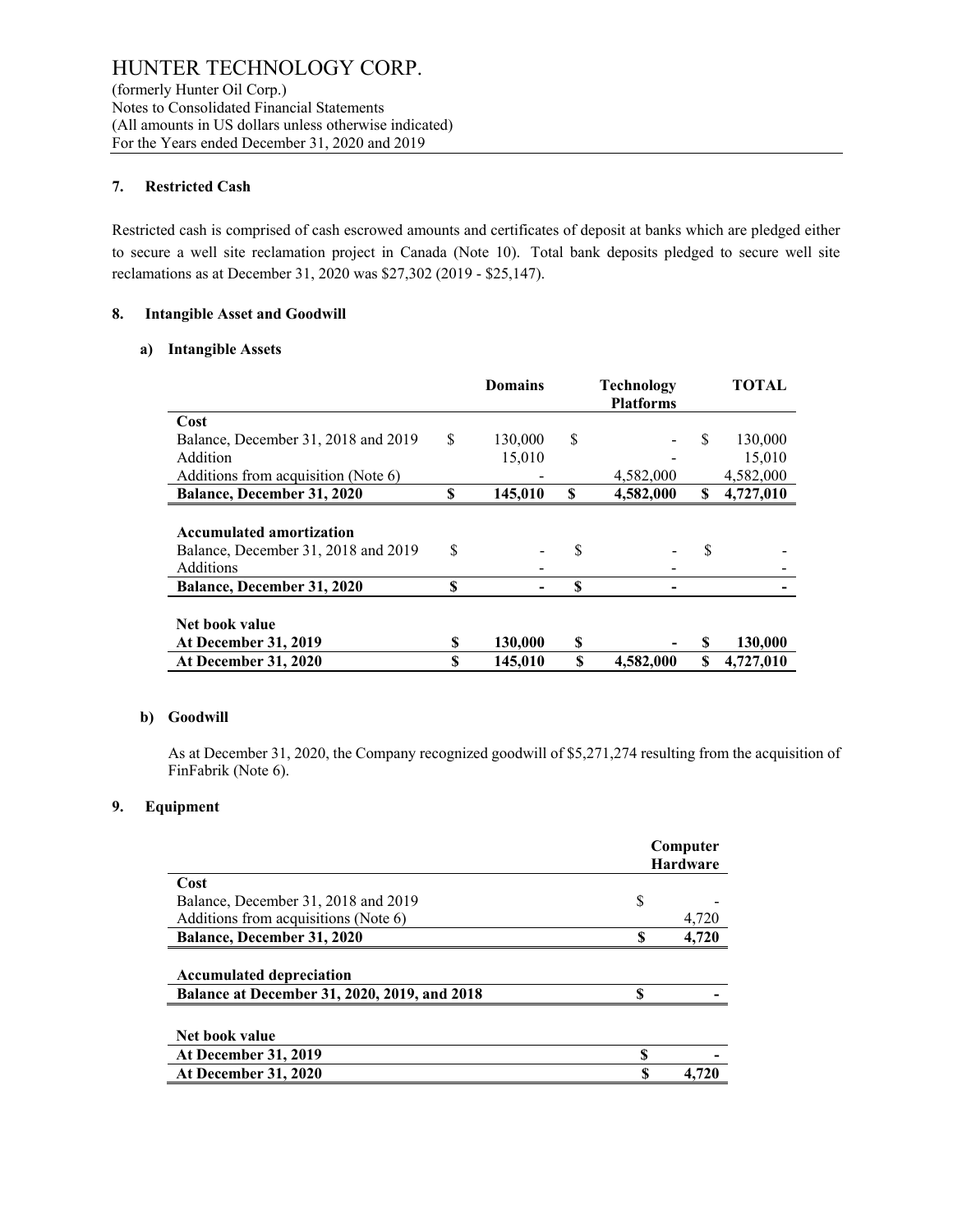### **10. Accrued Liabilities**

|                              | <b>December 31, 2020</b> | <b>December 31, 2019</b> |
|------------------------------|--------------------------|--------------------------|
| Well site reclamation        | 47.757                   | 49.495                   |
| Payments received in advance | 150,867                  |                          |
|                              | 198.624                  | -49 495                  |

The Company has an obligation to complete a well site reclamation for a historical lease arrangement in Alberta, Canada. The Company continues reclamation evaluation activities with its environmental consultants. As at December 31, 2020 the Company currently had \$47,757 accrued for potential final reclamation costs and certifications (2019 - \$49,495). Upon final regulatory approval, the restricted cash (See Note 7) shall be returned to the Company.

Through the acquisition of FinFabrik, the Company entered into collaborative arrangements in connection to the development of certain online platforms. As of December 31, 2020, the balance of payments received in advance is \$150,867 (December 31, 2019 - \$Nil) and is to be applied against expenses incurred in the subsequent period in relation to the collaborative arrangements.

## **11. Share Capital**

On November 2, 2020, the Company forward split its share capital by issuing three (3) new common shares without par value for every two (2) existing common shares without par value basis. All references to common shares and stock options have been retrospectively adjusted to reflect the share split.

**Authorized Shares –** The Company is authorized to issue an unlimited number of common shares of non par value and up to 25 million preferred shares of no par value.

**Issued and Outstanding –** As at December 31, 2020 the Company had 45,334,655 common shares outstanding (2019  $-19,891,118$ ).

*Private Placement* - On November 2, 2020, the Company completed a private placement of 13,333,333 common shares for gross proceeds of \$1,528,674.

*FinFabrik Acquisition* **-** On December 31, 2020, the Company acquired all the outstanding shares of FinFabrik. As partial consideration for the acquisition, the Company issued 12,110,204 common shares with a fair value of \$8,685,097. (See Note 6)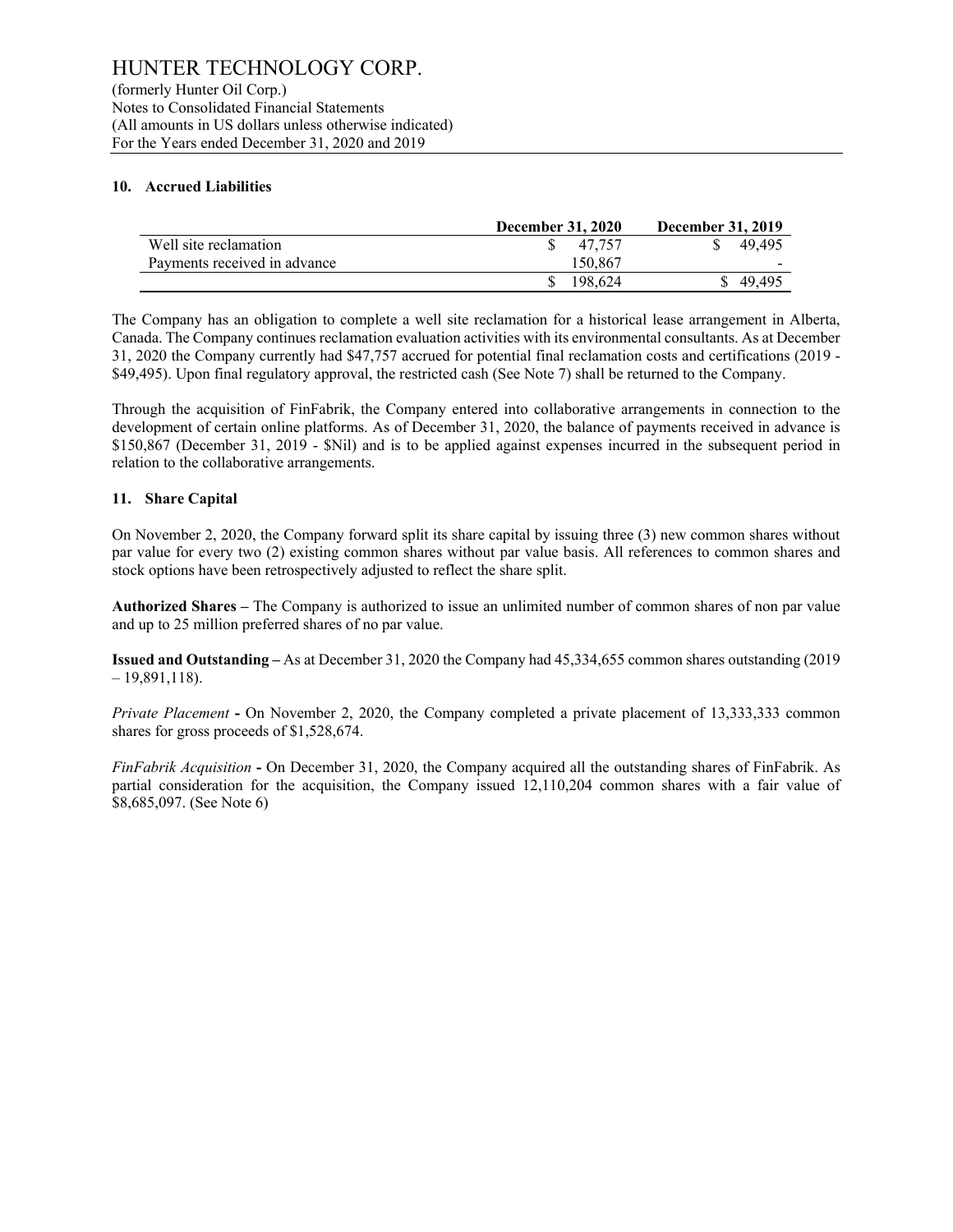## **12. Stock Options**

The Company records stock-based compensation expense in the consolidated financial statements for stock options granted using the fair value method. The fair value of each option granted is estimated on the date of grant using the Black-Scholes option-pricing model. Depending on the terms of vesting for each option, compensation expense is recognized over the vesting period, which ranges from vesting on the day of the grant to scheduled vesting over three (3) years.

The Company's option activities were as follows:

|                                         | Number of      | Weighted-Average      |
|-----------------------------------------|----------------|-----------------------|
|                                         | <b>Options</b> | <b>Exercise Price</b> |
| Outstanding, December 31, 2018 and 2019 | -              |                       |
| Granted                                 | 1,550,000      | $$0.76$ (CAD)         |
| Granted                                 | 1.330.000      | $$0.90$ (USD)         |
| <b>Outstanding, December 31, 2020</b>   | 2,880,000      |                       |

During the year ended December 31, 2020 the Company granted 2,880,000 (2019 – nil) stock options to key personnel and consultants for services provided to the Company. The total fair value of stock options granted during the year was \$671,889 determined using the Black Scholes option-pricing model with the following weighted average assumptions:

| 1.40%       |
|-------------|
| $1-3$ years |
| 100%        |
| $25 - 75%$  |
| nil         |
|             |

The weighted average fair value per stock option granted during the year ended December 31, 2020 was \$0.45 (2019 - \$nil).

During the year ended December 31, 2020, the Company recorded stock-based compensation expense of \$77,090 (2019 - \$nil) relating to the vesting of the stock options.

Options outstanding as December 31, 2020 were as follows:

|                       | Outstanding |              | <b>Exercisable</b> |              |  |
|-----------------------|-------------|--------------|--------------------|--------------|--|
|                       |             | Weighted     |                    | Weighted     |  |
|                       | Average     |              |                    | Average      |  |
|                       | Remaining   |              |                    | Remaining    |  |
|                       | Number of   | Contractual  |                    | Contractual  |  |
| <b>Exercise Price</b> | Options     | Life (years) | Options            | Life (years) |  |
|                       |             |              |                    |              |  |
| $$0.75$ (CAD)         | 1,500,000   | 2.88         |                    | 2.88         |  |
| $$1.09$ (CAD)         | 50,000      | 2.92         |                    | 2.92         |  |
| \$0.90                | 1,330,000   | 2.98         |                    | 2.98         |  |
|                       | 2,880,000   | 2.92         |                    | 2.92         |  |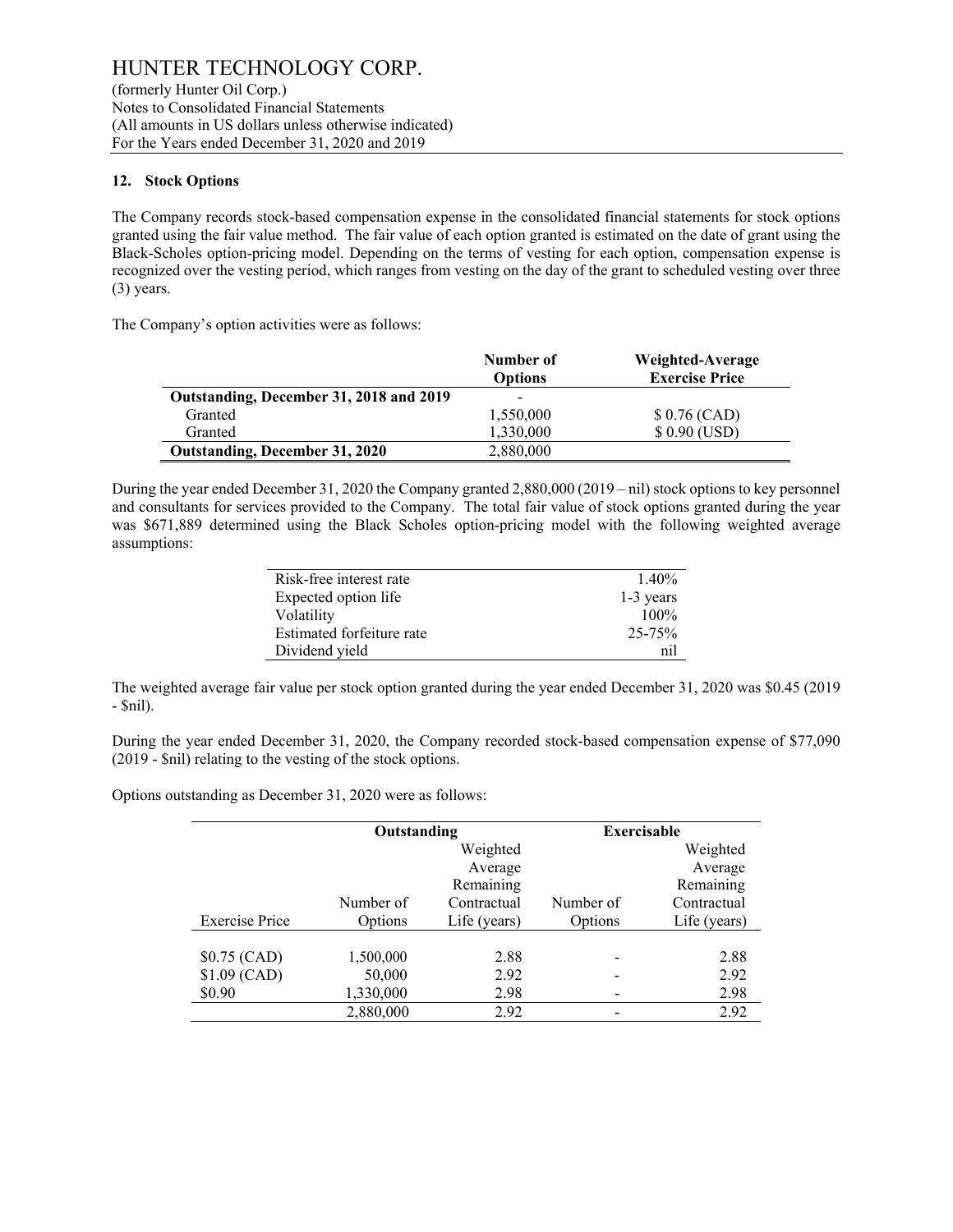## **13. Related Party Transactions**

Key management personnel are those persons having authority and responsibility for planning, directing and controlling the activities of the Company. The following table summarizes compensation paid or payable to officers and directors of the Company, including the Board of Directors, the Chief Executive Officer, and the Chief Financial Officer:

|                                    | <b>Year Ended December 31,</b> |         |      |         |
|------------------------------------|--------------------------------|---------|------|---------|
|                                    | 2020                           |         | 2019 |         |
| Salaries, bonus, benefits and fees |                                | 54,000  |      | 72,028  |
| Management fees                    |                                | 321,050 |      | 305,724 |
| Total                              |                                | 375,050 |      | 377.752 |

A total \$19,920 included in accounts payable is due to related parties as at December 31, 2020 (2019 - \$Nil). As at December 31, 2020, amounts due from related parties was \$2,531 (December 31, 2019 - \$Nil).

During the year ended December 31, 2020, the Company incurred expenses from transactions with two related parties identified below.

The Company was party to a management services agreement with a company controlled by the Company's Executive Chairman. Pursuant to this management services agreement, the Company incurred \$240,000 in management fees, office rent and office expenses during the year ended December 31, 2020 and 2019, respectively. The management services agreement operates on a month-to-month basis.

The Company incurred management consulting fees paid \$81,050 to a company controlled by the CFO during the year ended September 30, 2020 (2019 - \$65,724).

## **14. Income Taxes**

The provision for income taxes differs from the amount that would have resulted in applying the combined federal statutory tax rate as follows:

|                                                              | <b>December 31, 2020</b> |              | <b>December 31, 2019</b> |            |  |
|--------------------------------------------------------------|--------------------------|--------------|--------------------------|------------|--|
| Net loss                                                     | S                        | (1,093,439)  |                          | (613,836)  |  |
| Statutory income tax rate                                    |                          | 27%          |                          | 27%        |  |
| Expected in tax recovery at statutory income tax rates       |                          | (295, 229)   |                          | (165, 736) |  |
| Permanent differences and other                              |                          | 20.814       |                          |            |  |
| Different effective tax rates in foreign jurisdictions       |                          | 481,110      |                          |            |  |
| Adjustment to prior years provision versus statutory returns |                          | 11,174,616   |                          |            |  |
| Difference between statutory and expected tax rate           |                          |              |                          | (7,016)    |  |
| Unrecognized benefit of losses                               |                          | (11,381,311) |                          | 172,752    |  |
| Income tax recovery                                          |                          |              |                          |            |  |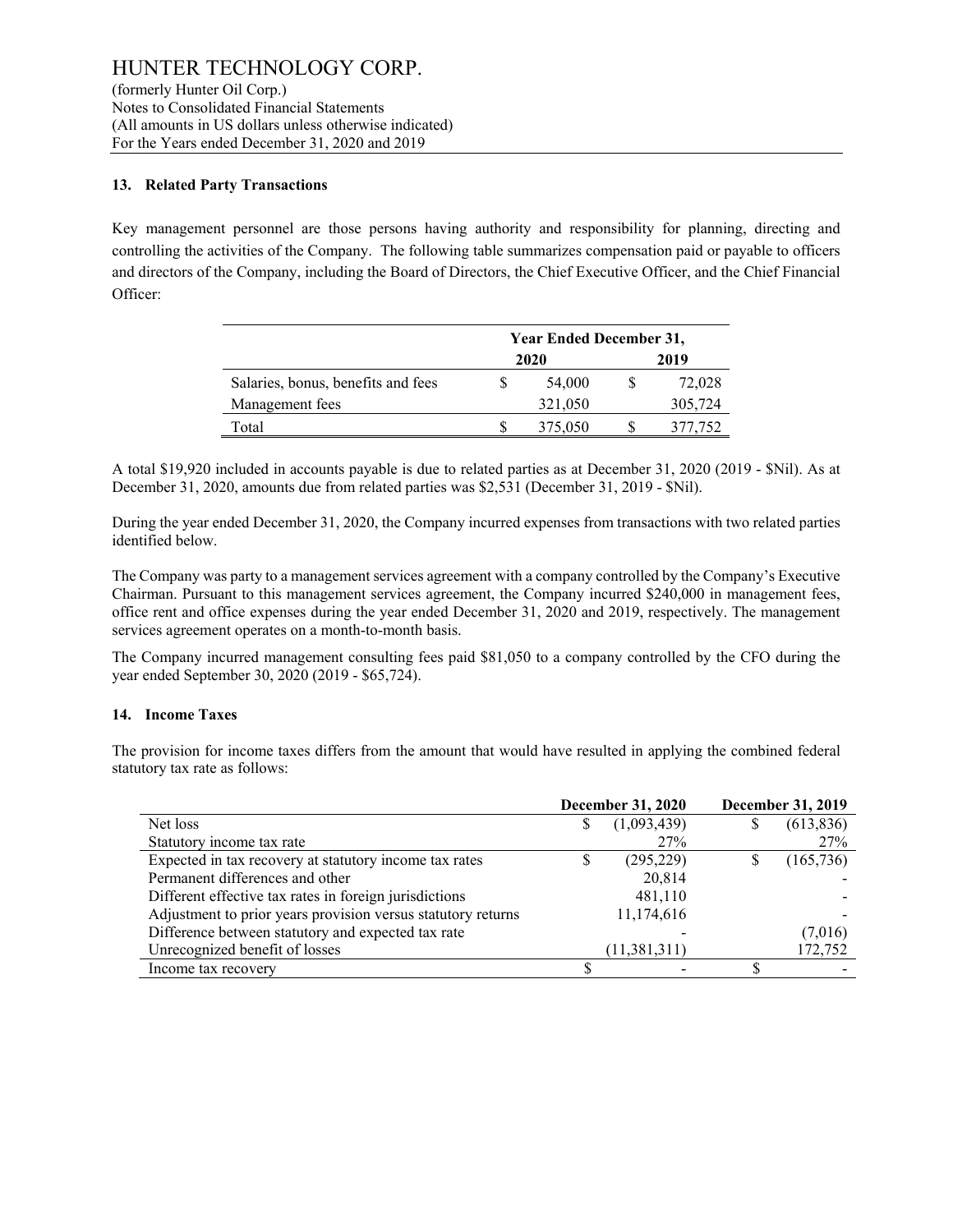## **14. Income Taxes (cont'd)**

Temporary differences that give rise to the following deferred tax assets and liabilities at are:.

|                                 | December 31, 2020 |              | <b>December 31, 2019</b> |                |
|---------------------------------|-------------------|--------------|--------------------------|----------------|
| Deferred tax assets             |                   |              |                          |                |
| Tax loss carryforwards          | \$                | 25,387,000   | S                        | 36,287,000     |
| Intangible assets and equipment |                   | 7,000        |                          |                |
| Valuation allowance             |                   | (25,394,000) |                          | (36, 287, 000) |
| Deferred tax assets             |                   |              |                          |                |
|                                 |                   |              |                          |                |
| Deferred tax liability          |                   |              |                          |                |
| Technology platforms            |                   | (756, 030)   |                          |                |
| Net deferred tax liability      |                   | (756, 030)   |                          |                |

The Company has net operating loss carryforwards available of approximately \$25.1 million in Canada and \$84.6 million subject to United States tax laws. The United States losses are subject to applicable Section 382 limitations. In addition, the Company has capital loss carry forwards available of approximately \$6.3 million in Canada.

# **15. Fair Value Measurements**

Fair value estimates are made at a specific point in time, using available information about the financial instrument. These estimates are subjective in nature and often cannot be determined with precision. The Company classifies fair value measurements using a fair value hierarchy that reflects the significance of the inputs used in making the measurements. The fair value hierarchy has the following levels:

- Level 1 Values are based on unadjusted quoted prices available in active markets for identical assets or liabilities as of the reporting date.
- Level 2 Values are based on inputs, including quoted forward prices for commodities, time value and volatility factors, which can be substantially observed or corroborated in the marketplace. Prices in level 2 are either directly or indirectly observable as of the reporting date.
- Level 3 Values are based on prices or valuation techniques that are not based on observable market data.

The Company has determined that the carrying value of its short-term financial assets and liabilities (cash, restricted cash, receivables, accounts payable and accrued liabilities) approximates fair value due to the short-term maturity of these financial instruments.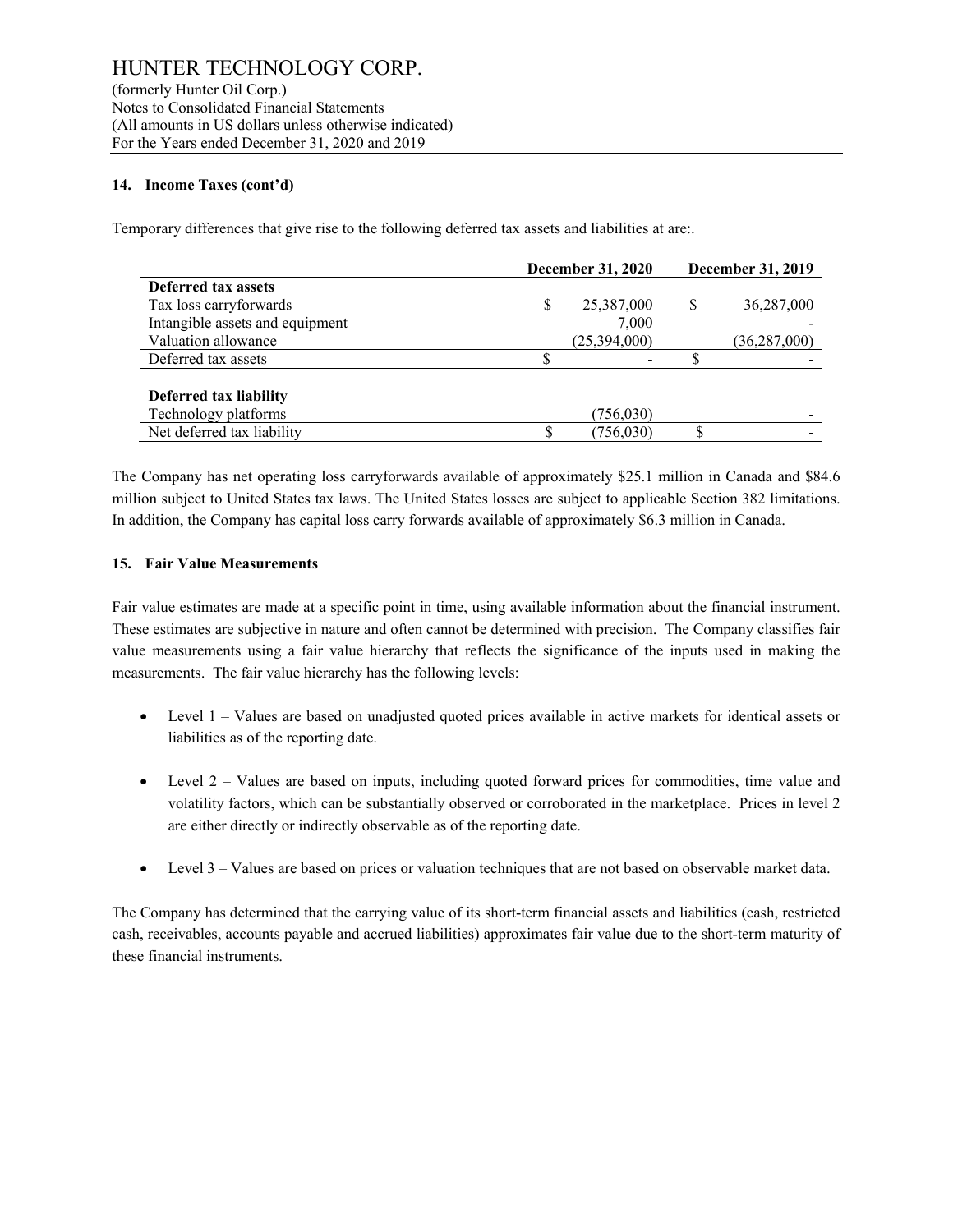## **16. Risk Management**

The technology development industry is highly competitive and, in addition, exposes the Company to a number of risks. Technological development involves a high degree of risk, which even a combination of experience, knowledge and careful evaluation may not be able to overcome. It is also highly capital intensive and the ability to complete a development project may be dependent on the Company's ability to raise additional capital. In certain cases, this may be achieved only through joint ventures or other relationships, which would reduce the Company's ownership interest in the project. There is no assurance that development operations will prove successful.

**Risks Associated with Financial Assets and Liabilities** – The Company is exposed to financial risks arising from its financial assets and liabilities. Financial risks include market risks (such as commodity prices, foreign exchange and interest rates), credit risk and liquidity risk. The future cash flows of financial assets or liabilities may fluctuate due to movements in market prices and the exposure to credit and liquidity risks. Disclosures relating to exposure risk are provided in detail as follows:

**Credit Risk -** Credit risk is the risk of an unexpected loss if a customer or counterparty to a financial instrument fails to meet its contractual obligations. The Company's financial instruments exposed to concentrations of credit risk are primarily cash and cash equivalents, including restricted cash, and accounts receivable. The Company has little exposure to credit risk as all of its deposits and related receivable are with major financial institutions or government related receivables.

**Liquidity Risk** - Liquidity risk is the risk that the Company will not be able to meet its financial obligations as they fall due. The Company's approach to managing liquidity risk is to ensure, as far as possible, that it will always have sufficient liquidity to meet liabilities when due. At December 31, 2020, the Company had cash of \$1,665,936, excluding restricted cash of \$27,302. The Company is dependent on raising funds by borrowings, equity issues, or asset sales to finance its ongoing operations, capital expenditures and acquisitions. The contractual maturity of the majority of accounts payable is within three months or less. The Company has historically financed its expenditures and working capital requirements through the sale of common stock or, on occasion, through the issuance of shortterm debt.

**Foreign Exchange Risk -** Substantially all of the Company's assets and expenditures are either denominated in or made with US dollars. As a result, the Company has very limited exposure to foreign exchange risk in relation to existing commitments or assets denominated in a foreign currency. The Company has chosen not to enter into any foreign exchange contracts since its Canadian dollar working capital balances are not significant to the consolidated entity.

**Commodity Price Risk -** The Company is no longer exposed to commodity price risk following the sale of its discontinued operations.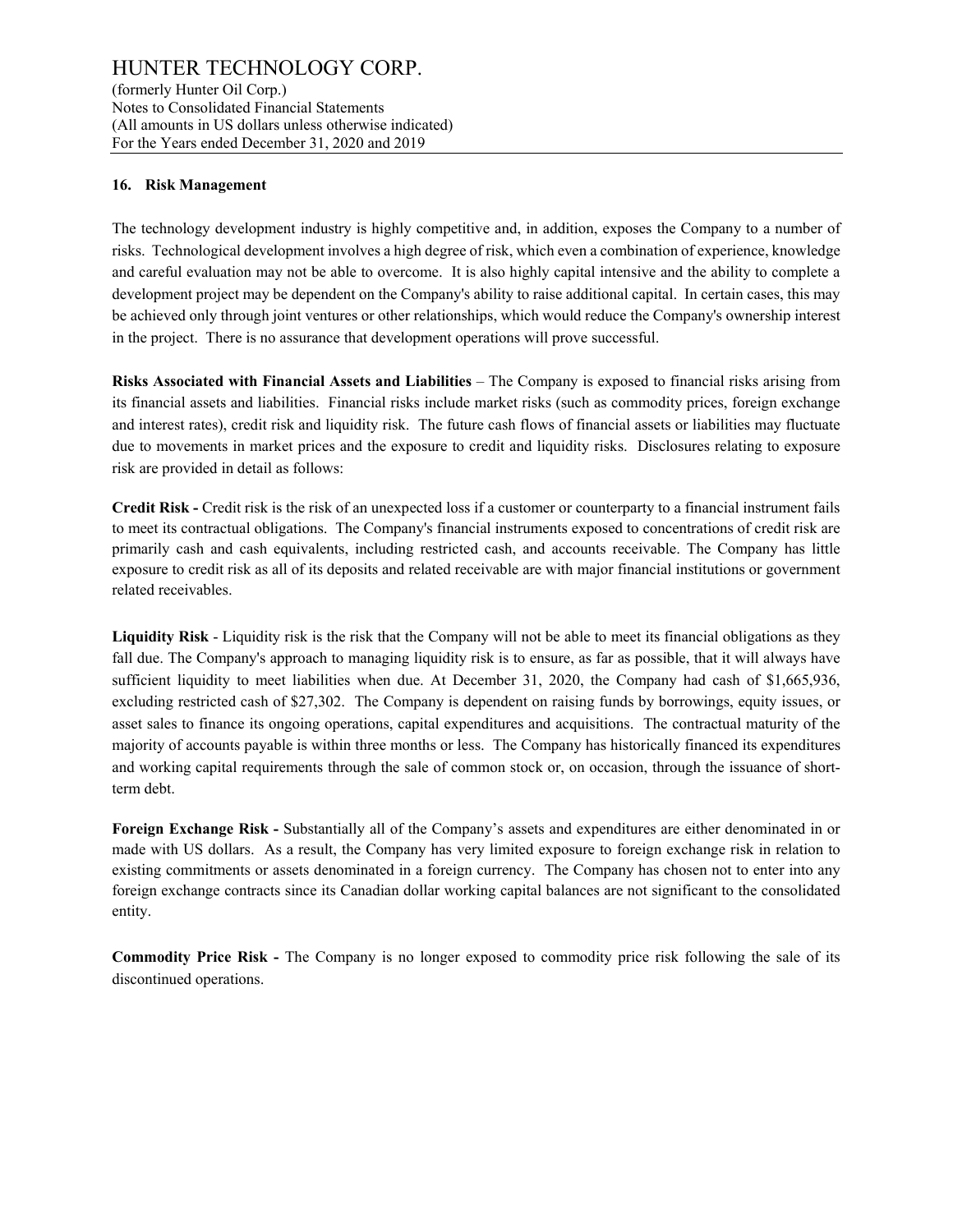# **17. Supplemental Cash Flow Information**

The changes in non-cash working capital are comprised of:

|                               | <b>Year Ended December 31,</b> |           |  |          |  |
|-------------------------------|--------------------------------|-----------|--|----------|--|
|                               |                                | 2020      |  | 2019     |  |
| Receivables                   |                                | (10,634)  |  | 23,125   |  |
| Prepaid expenses and deposits |                                | (16, 654) |  | 28,775   |  |
| Accounts payable              |                                | 288,076   |  | (43,503) |  |
| Total                         |                                | 260,788   |  | 8.397    |  |

# **18. General and Administrative Expenses**

|                                | <b>Year Ended December 31,</b> |         |      |         |  |
|--------------------------------|--------------------------------|---------|------|---------|--|
|                                | 2020                           |         | 2019 |         |  |
| Accounting                     | S                              | 22,913  | S    | 11,139  |  |
| Advertising and communications |                                | 38,442  |      |         |  |
| Audit fees                     |                                | 9,280   |      | 30,164  |  |
| Consulting                     |                                | 39,040  |      |         |  |
| Insurance                      |                                | 1,071   |      | 9,178   |  |
| Legal                          |                                | 140,992 |      | 60,744  |  |
| Office and general             |                                | 64,628  |      | 60,679  |  |
| Regulatory                     |                                | 99,091  |      | 30,599  |  |
| Travel and accommodation       |                                |         |      | 8,522   |  |
| Total                          | \$                             | 415,457 | S    | 211,025 |  |